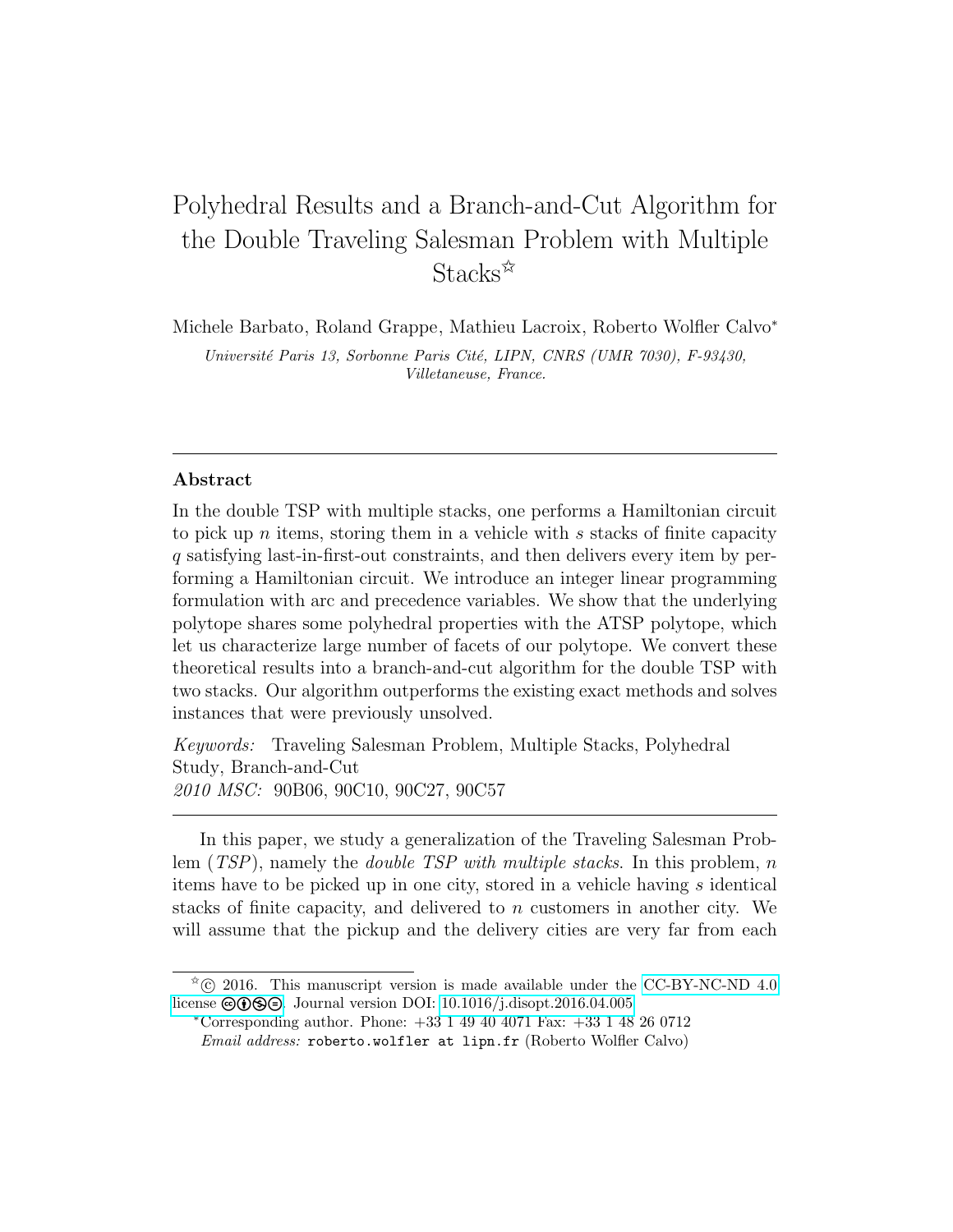other, thus the pickup phase has to be entirely completed before the delivery phase starts. The pickup (resp. delivery) phase consists in performing a Hamiltonian circuit, *i.e.*, starting from a depot, the *n* pickup (resp. delivery) locations have to be visited in sequence exactly once before coming back to the depot. Each time a new item is picked up, it is stored on the top of an available stack of the vehicle according to its capacity and no rearrangement of the stacks is allowed. During the delivery circuit the stacks are unloaded following a last-in-first-out policy, that is, only items currently on the top of their stack can be delivered. The goal is to find the pickup and delivery circuits which minimize the total traveled distance, subject to the last-in-first-out consistency.

The double TSP with multiple stacks is introduced in [\[22\]](#page-19-0) as a fleet management project initiated in cooperation with a software company. The problem arises from real-world applications. As the authors point out in [\[22\]](#page-19-0), the items to be transported are usually standardised Euro Pallets, which are identical from a packing point of view. Moreover, repacking is not allowed because of insurance issues.

The double TSP with multiple stacks is NP-hard since, when the vehicle has only one stack, it corresponds to the Asymmetric Traveling Salesman Problem (ATSP): indeed, in this case, due to the last-in-first-out policy, the delivery circuit is nothing but the pickup circuit performed in the reverse order. Moreover, deciding if a given pair of pickup and delivery circuits satisfies the last-in-first-out policy is NP-complete [\[26\]](#page-19-1). It becomes polynomial when the number of stacks is fixed [\[2\]](#page-17-0) or if the stacks have infinite capacity [\[5,](#page-17-1) [26\]](#page-19-1).

Since its first appearance, the double TSP with multiple stacks has received increasing attention. Both exact algorithms and heuristics have been designed for this problem over the past few years. Regarding the exact algorithms, in [\[17\]](#page-18-0) and [\[18\]](#page-18-1), the authors design a procedure to iteratively generate the k-best ATSP pickup and delivery solutions and to find the best combination satisfying the last-in-first-out consistency. Several exponential and polynomial size mixed integer linear programming formulations have been proposed and tested in branch-and-cut frameworks [\[19,](#page-19-2) [21\]](#page-19-3). An additive branch-and-bound algorithm [\[4\]](#page-17-2) has been developed for the case with two stacks. In [\[7\]](#page-18-2), the authors adapt a branch-and-cut algorithm for the pickup and delivery TSP with multiple stacks to the double TSP with multiple stacks.

From a computational point of view, these algorithms clearly show that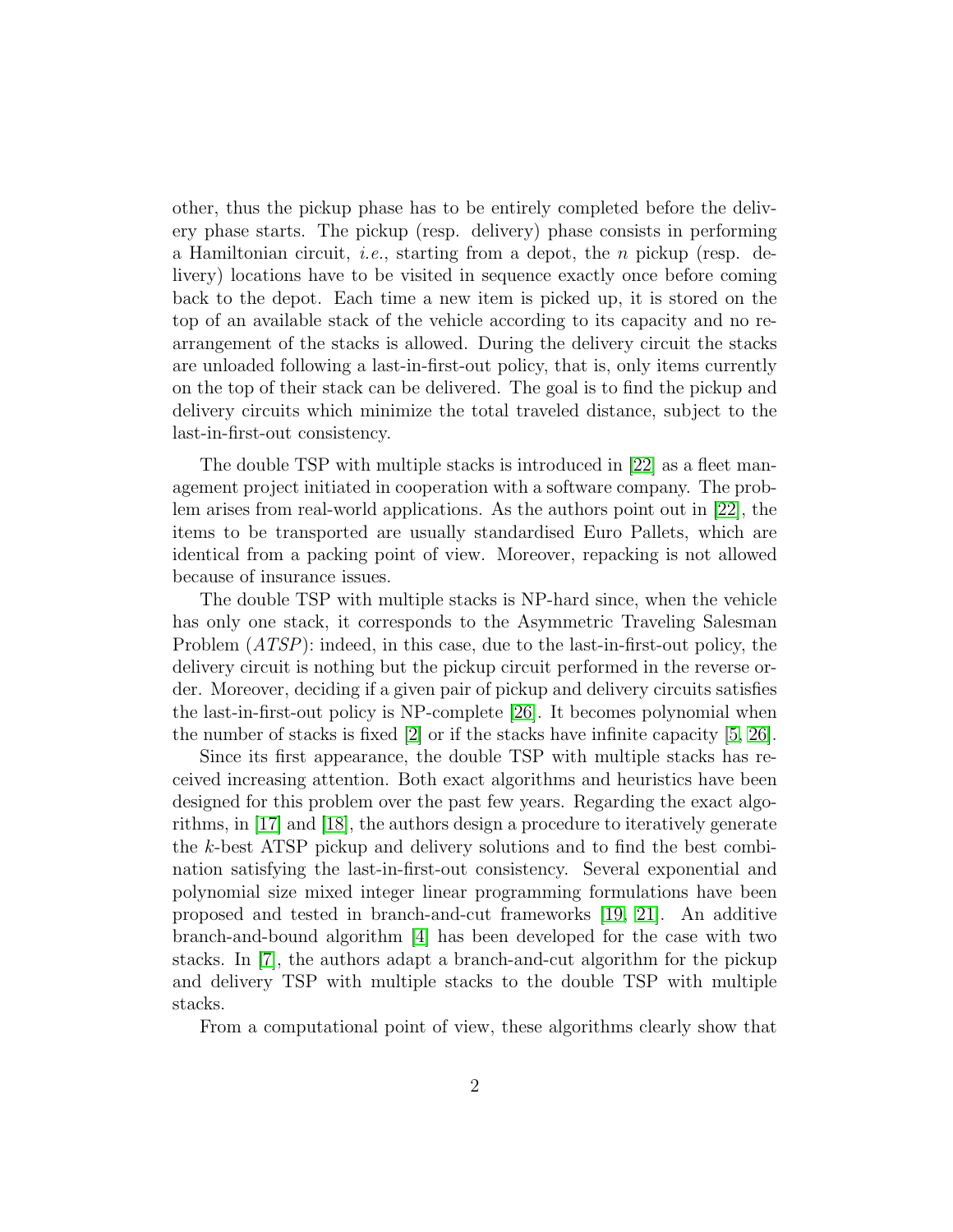the double TSP with multiple stacks is extremely hard to solve with exact methods. In particular, the difficulty of the problem increases with the capacity of the stacks [\[21\]](#page-19-3). As a consequence, given a number of items equal to the total capacity, the hardest case is the double TSP with two stacks. Currently, no algorithm efficiently solves instances with capacity greater than seven.

In this paper, we first focus on the double TSP with multiple stacks of infinite capacity. Section [1](#page-2-0) is devoted to notation and definitions. In Section [2,](#page-3-0) we introduce an integer linear programming formulation with arc and precedence variables. We then show in Section [3](#page-5-0) that the underlying polytope shares some polyhedral properties with the ATSP polytope. These links let us characterize a super-polynomial number of facets of our polytope. Afterwards, in Section [4,](#page-8-0) we strengthen our formulation by exploiting the last-in-first-out consistency of the pickup and delivery circuits. In Section [5,](#page-9-0) we convert these theoretical results into a branch-and-cut algorithm for the double TSP with two stacks. It turns out that our algorithm outperforms the existing exact methods and solves new instances of the benchmark from the literature — see Section [6.](#page-12-0)

#### <span id="page-2-0"></span>1. Definitions

Given a set  $S \subseteq \mathbb{R}^m$ , conv $(S)$  is the convex hull of S; the symbol  $\dim(S)$ denotes the dimension of the affine hull of S. Given  $S \subseteq \mathbb{R}^n \times \mathbb{R}^d$ , its projection into  $\mathbb{R}^n$  is the set  $proj_x(S) = \{x \in \mathbb{R}^n : \exists y \in \mathbb{R}^d \text{ such that } (x, y) \in$ S}. The projection  $proj_y(S)$  of S into  $\mathbb{R}^d$  is defined in an analogous manner. For S a finite set,  $x \in \mathbb{R}^{|S|}$  and  $H \subseteq S$ , we write  $x(H)$  for  $\sum_{h \in H} x_h$ .

We denote by  $G_n$  the complete digraph having  $V = \{0, \ldots, n\}$  as vertex set and  $A = \{(i, j): i \neq j \in V\}$  as arc set. A *circuit* of  $G_n$  is a set of arcs that induces a connected subgraph in which every vertex has exactly one entering and one leaving arc. Its length is the number of arcs it contains. A circuit is said *Hamiltonian* if its corresponding subgraph contains all the vertices. The reverse of a circuit  $C$ , denoted by  $C$ , is the circuit composed of the opposite arcs of C.

A relation  $\prec$  on  $\{1,\ldots,n\}$  is a *linear ordering* if it is reflexive, antisymmetric, transitive and total. Such a relation is represented by an order  $v_1, \ldots, v_n$  of  $\{1, \ldots, n\}$ , where  $v_i \prec v_j$  whenever  $i < j$ . It is noteworthy that a Hamiltonian circuit  $C = \{(0, v_1), (v_1, v_2), \ldots, (v_{n-1}, v_n), (v_n, 0)\}\$  of  $G_n$  induces a linear ordering  $v_1, \ldots, v_n$  of  $\{1, \ldots, n\}$ . This ordering will be denoted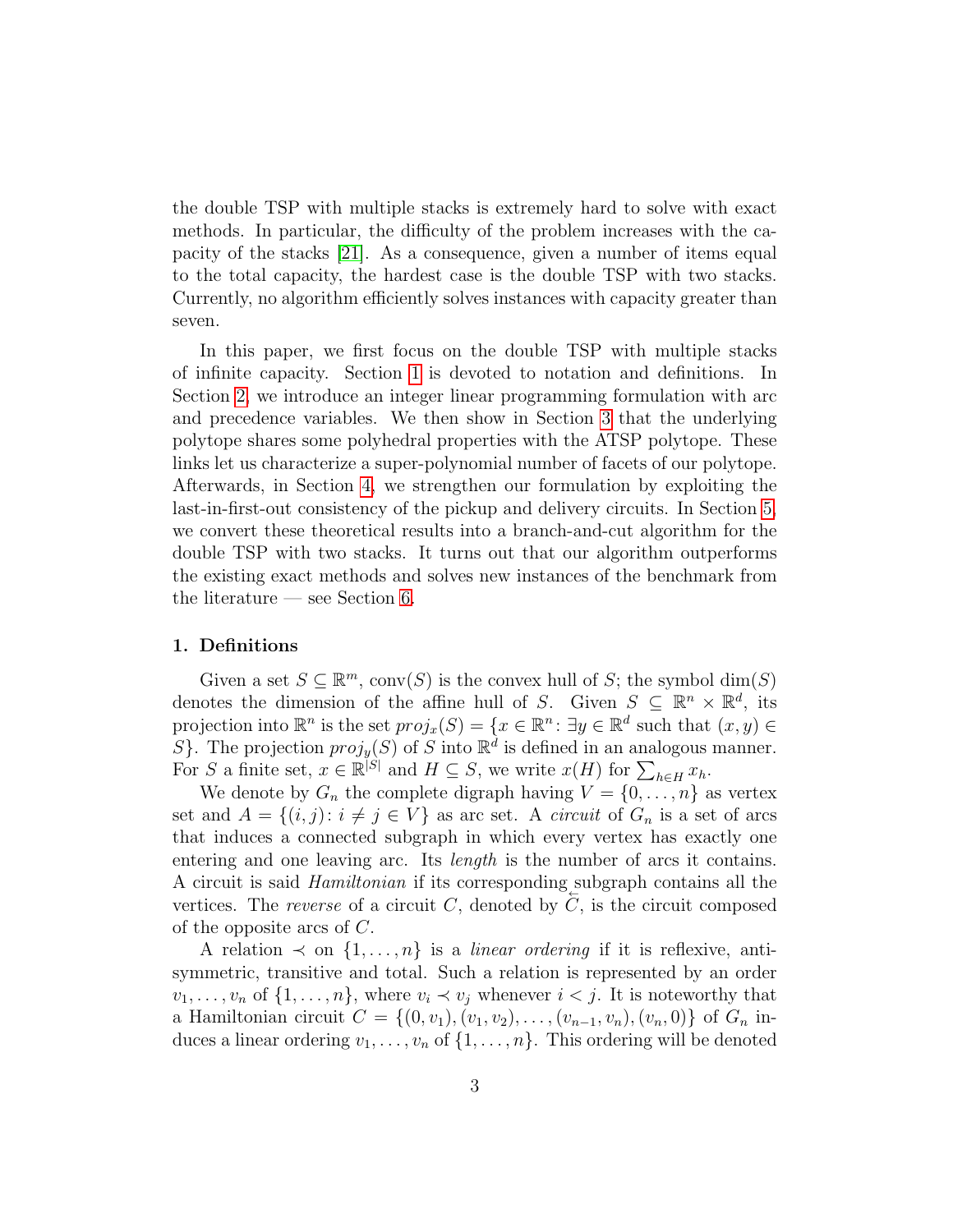by  $\prec_C$ . Moreover, the converse holds because  $G_n$  is complete. Hence, such a Hamiltonian circuit C will also be written  $C = 0, v_1, \ldots, v_n, 0$ .

Given two integers s and  $q$ , two Hamiltonian circuits are  $s, q$ -consistent if there exists an s, q-loading plan for them, that is, there exists a partition of  $\{1,\ldots,n\}$  into s classes of size at most q such that each class can be ordered as a subsequence of both linear orderings induced by one circuit and the reverse of the other one. A couple of Hamiltonian circuits will be said s, q-consistent if the pair is. When  $q$  is infinite, we write s-consistent.

Given a Hamiltonian circuit  $C$  of  $G_n$ , we call *characteristic point* of  $C$ the point  $(\chi^C, \gamma^C) \in \{0, 1\}^{n(n+1)} \times \{0, 1\}^{n(n-1)}$  defined by:

$$
\chi_{ij}^C = \begin{cases} 1 & \text{if } (i,j) \in C, \\ 0 & \text{otherwise,} \end{cases} \quad \text{for all } i \neq j \in V,
$$

$$
\gamma_{ij}^C = \begin{cases} 1 & \text{if } i \prec_C j, \\ 0 & \text{otherwise,} \end{cases} \quad \text{for all } i \neq j \in V \setminus \{0\}.
$$

When no confusion may arise, we will use the same terminology for the different representations described above; for instance, we will say that a family of Hamiltonian circuits is affinely independent whenever their characteristic points are.

We now describe the double TSP with multiple stacks in terms of graphs. An instance of this problem with n items is defined on the digraph  $G_n$  by two cost vectors  $c^P$  and  $c^D$  on its arcs, and a number s of identical stacks of capacity q. The digraph  $G_n$  models both cities; vertex 0 is the depot and the other ones are the locations where the items have to be picked up or delivered. The vectors  $c^P$  and  $c^D$  represent the distances between the locations of the pickup and delivery cities, respectively. The pickup and the delivery circuits are two Hamiltonian circuits of  $G_n$ . In the double TSP with multiple stacks, one seeks a solution of minimum cost, that is, a pair of s, q-consistent Hamiltonian circuits  $C_1$  and  $C_2$  whose cost  $c^P(C_1) + c^D(C_2)$  is minimum.

#### <span id="page-3-0"></span>2. A New Integer Linear Programming Formulation

In this section, we introduce an integer linear programming formulation with arc and precedence variables for the double TSP with multiple stacks of infinite capacity.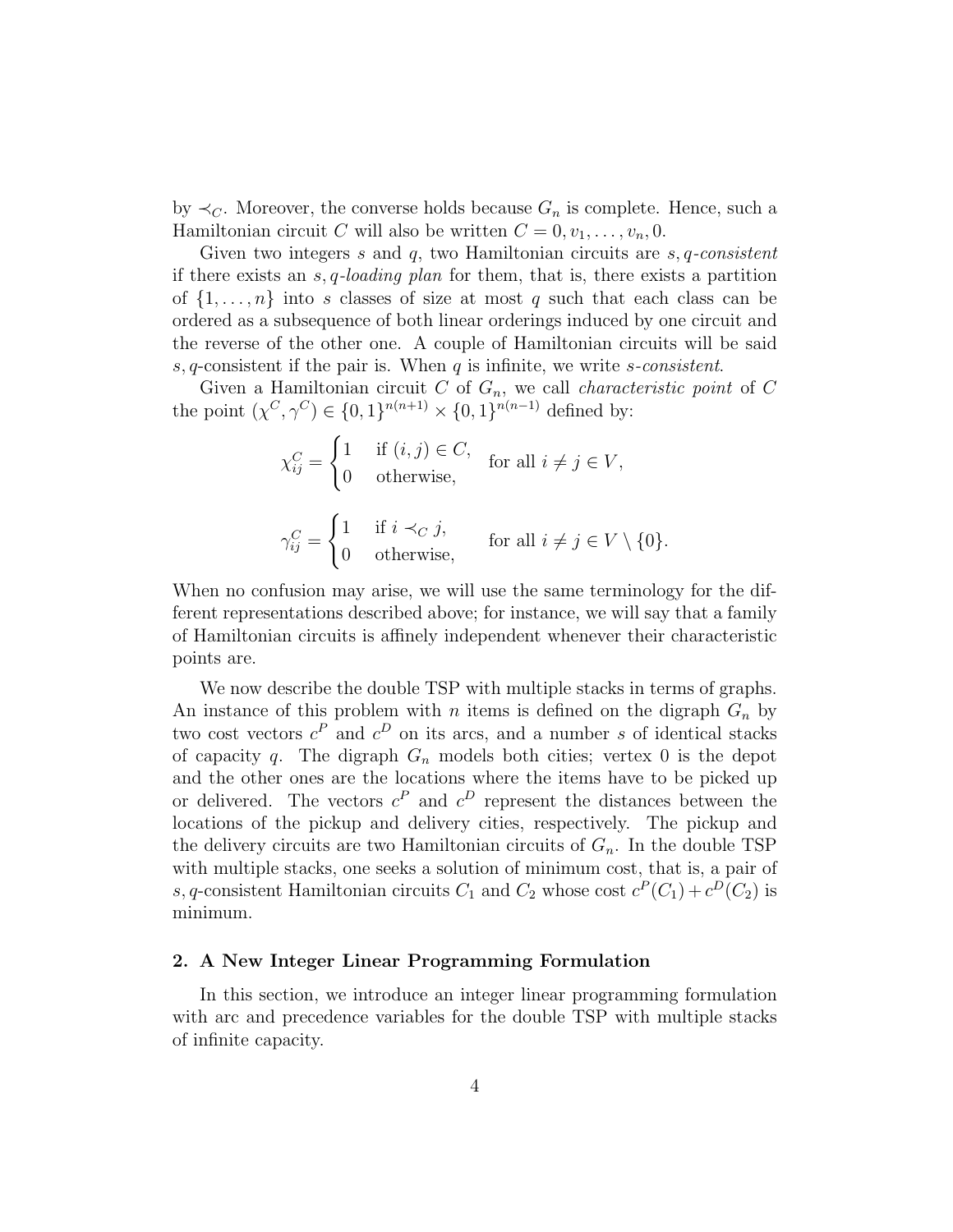Given costs on the arcs of  $G_n$ , the well-known ATSP consists in finding a Hamiltonian circuit of  $G_n$  with minimum total cost. The ATSP has been widely studied over the past few decades and many mathematical formula-tions have been proposed — see e.g., [\[23\]](#page-19-4) for a recent survey. A point  $(x, y)$  is the characteristic point of some Hamiltonian circuit if and only if it satisfies the following system of constraints — see [\[24\]](#page-19-5):

<span id="page-4-8"></span><span id="page-4-7"></span><span id="page-4-6"></span><span id="page-4-5"></span><span id="page-4-4"></span><span id="page-4-3"></span><span id="page-4-0"></span>
$$
\sum_{j=0}^{n} x_{ij} = 1 \qquad \text{for all } i \in V, \qquad (1)
$$
\n
$$
\sum_{i=0}^{n} x_{ij} = 1 \qquad \text{for all } j \in V, \qquad (2)
$$
\n
$$
y_{ij} + y_{ji} = 1 \qquad \text{for all } i \neq j \in V \setminus \{0\}, \qquad (3)
$$
\n
$$
y_{ij} + y_{jk} + y_{ki} - x_{ji} \ge 1 \qquad \text{for all } i \neq j \neq k \neq i \in V \setminus \{0\}, \qquad (4)
$$
\n
$$
x_{ij} \le y_{ij} \qquad \text{for all } i \neq j \in V \setminus \{0\}, \qquad (5)
$$
\n
$$
x_{i0} \le y_{ji} \qquad \text{for all } i \neq j \in V \setminus \{0\}, \qquad (6)
$$
\n
$$
y_{ij} \in \{0, 1\} \qquad \text{for all } i \neq j \in V \setminus \{0\}, \qquad (7)
$$
\n
$$
y_{ij} \in \{0, 1\} \qquad \text{for all } i \neq j \in V \setminus \{0\}, \qquad (8)
$$
\n
$$
x_{ij} \in \{0, 1\} \qquad \text{for all } i \neq j \in V. \qquad (9)
$$

<span id="page-4-2"></span><span id="page-4-1"></span>Throughout this paper, variables x are called *arc variables*, and variables  $y$ precedence variables. The convex hull of the points satisfying  $(1)-(9)$  $(1)-(9)$  $(1)-(9)$  is called Precedence ATSP polytope — PATSP polytope for short — and is denoted by  $PATSP_n$ . Under the integrality constraints [\(8\)](#page-4-2) and [\(9\)](#page-4-1), constraints [\(1\)](#page-4-0) and  $(2)$  impose that each vertex of a Hamiltonian circuit C has exactly one entering and one leaving arc. Constraints [\(3\)](#page-4-4) and [\(4\)](#page-4-5) respectively describe the antisymmetry and the transitivity of the linear ordering  $\prec_C$  and [\(5\)](#page-4-6) implies that if  $(i, j) \in C$  then  $i \prec_C j$ . Inequalities [\(6\)](#page-4-7) (resp. [\(7\)](#page-4-8)) indicate that if arc  $(0, i)$  (resp.  $(i, 0)$ ) belongs to C, then i is the first (resp. last) vertex of the linear ordering  $C$  induces. We add  $(6)$  and  $(7)$  for later convenience; note that they are not necessary to this formulation.

The correspondence between Hamiltonian circuits in a complete digraph and linear orderings implies the following.

<span id="page-4-9"></span>**Remark 2.1.** For  $n \geq 2$ ,  $proj_y\{(x, y) : (1)-(9)$  $proj_y\{(x, y) : (1)-(9)$  $proj_y\{(x, y) : (1)-(9)$  $proj_y\{(x, y) : (1)-(9)$  are satisfied is the set of incidence vectors of the linear orderings of  $\{1, \ldots, n\}$ . Its convex hull is the Linear Ordering Polytope, see e.g., [\[13\]](#page-18-3).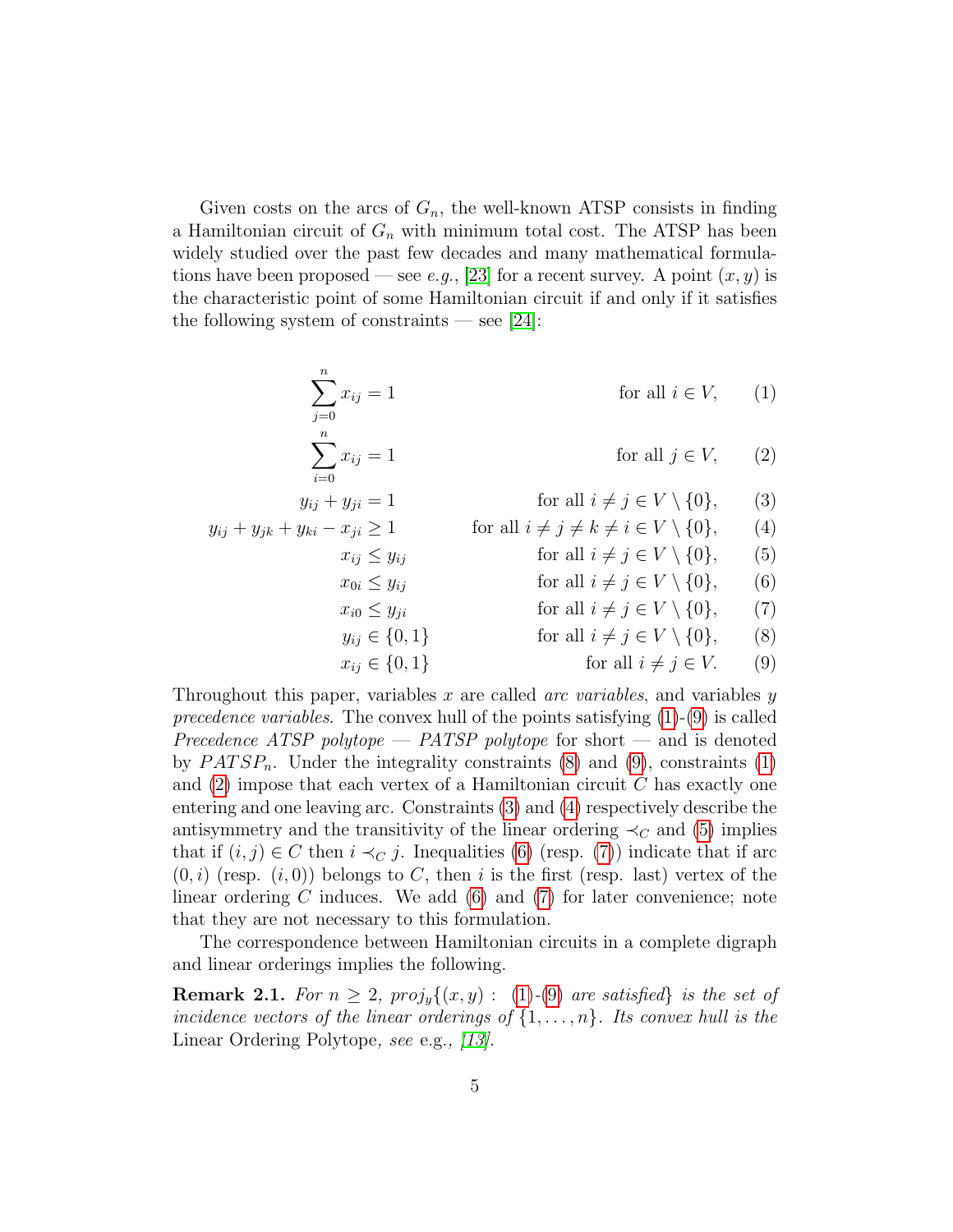The s-consistency of a pair of Hamiltonian circuits is characterized by Proposition [2.2,](#page-5-1) which independently appeared in  $[5]$  and  $[26]$  — see also  $[3]$ for a short proof.

<span id="page-5-1"></span>**Proposition 2.2** ([\[5,](#page-17-1) [26\]](#page-19-1)). Two Hamiltonian circuits of  $G_n$  are s-consistent if and only if less than  $s + 1$  vertices of  $V \setminus \{0\}$  appear in the same order in both circuits.

To describe the solutions to the double TSP with multiple stacks, we introduce the set of variables  $(x^P, y^P, x^D, y^D)$ , where  $(x^P, y^P)$  and  $(x^D, y^D)$ are the variables used to describe the pickup and delivery Hamiltonian circuit, respectively.

<span id="page-5-2"></span>The s-consistency is enforced by constraints [\(10\)](#page-5-2) below:

$$
\sum_{i=1}^{s} (y_{j_{i}j_{i+1}}^{P} + y_{j_{i}j_{i+1}}^{D}) \ge 1 \quad \text{for all distinct } j_1, \dots, j_{s+1} \in \{1, \dots, n\}. \tag{10}
$$

Indeed, by Proposition [2.2,](#page-5-1) if two Hamiltonian circuits  $C_1$  and  $C_2$  are not s-consistent, then there exists a sequence  $j_1, \ldots, j_{s+1}$  which is a subsequence of both  $C_1$  and  $C_2$ . Remark [2.1](#page-4-9) implies  $\gamma_{j_i j_{i+1}}^{C_1} = \gamma_{j_i j_{i+1}}^{C_2} = 1$ , for  $i = 1, ..., s$ . By constraints [\(3\)](#page-4-4), this implies  $\sum_{i=1}^{s} (\gamma_{j_{i+1}j_i}^{C_1} + \gamma_{j_{i+1}j_i}^{C_2})$  $\binom{C_2}{j_{i+1}j_i} = 0$  which contradicts constraints [\(10\)](#page-5-2). We call constraints [\(10\)](#page-5-2) s-consistency constraints.

The integer linear programming formulation we propose to model the double TSP with multiple stacks of infinite capacity is given by constraints [\(1\)](#page-4-0)- [\(9\)](#page-4-1), each expressed in the sets of variables  $(x^P, y^P)$  and  $(x^D, y^D)$ , along with constraints [\(10\)](#page-5-2). The convex hull of these solutions is referred to as the DTSPMS polytope, and denoted by  $DTSPMS_{n,s}$ . Its vertices are the *char*acteristic points of the s-consistent couples of Hamiltonian circuits  $(C_1, C_2)$ , denoted by  $(\chi^{C_1}, \gamma^{C_1}, \chi^{C_2}, \gamma^{C_2}).$ 

It is worth noticing that our formulation ensures the existence of an sloading plan for each solution. If required, one can explicitly construct such an s-loading plan in polynomial time with respect to the number of items  $n$  (in particular, independently from the number of stacks), as shown in [\[5\]](#page-17-1) and [\[26\]](#page-19-1).

#### <span id="page-5-0"></span>3. Polyhedral Links with the PATSP Polytope

The main result of this section states that the DTSPMS polytope inherits all the facets of the PATSP polytope, see Theorem [3.2.](#page-6-0) This is a desirable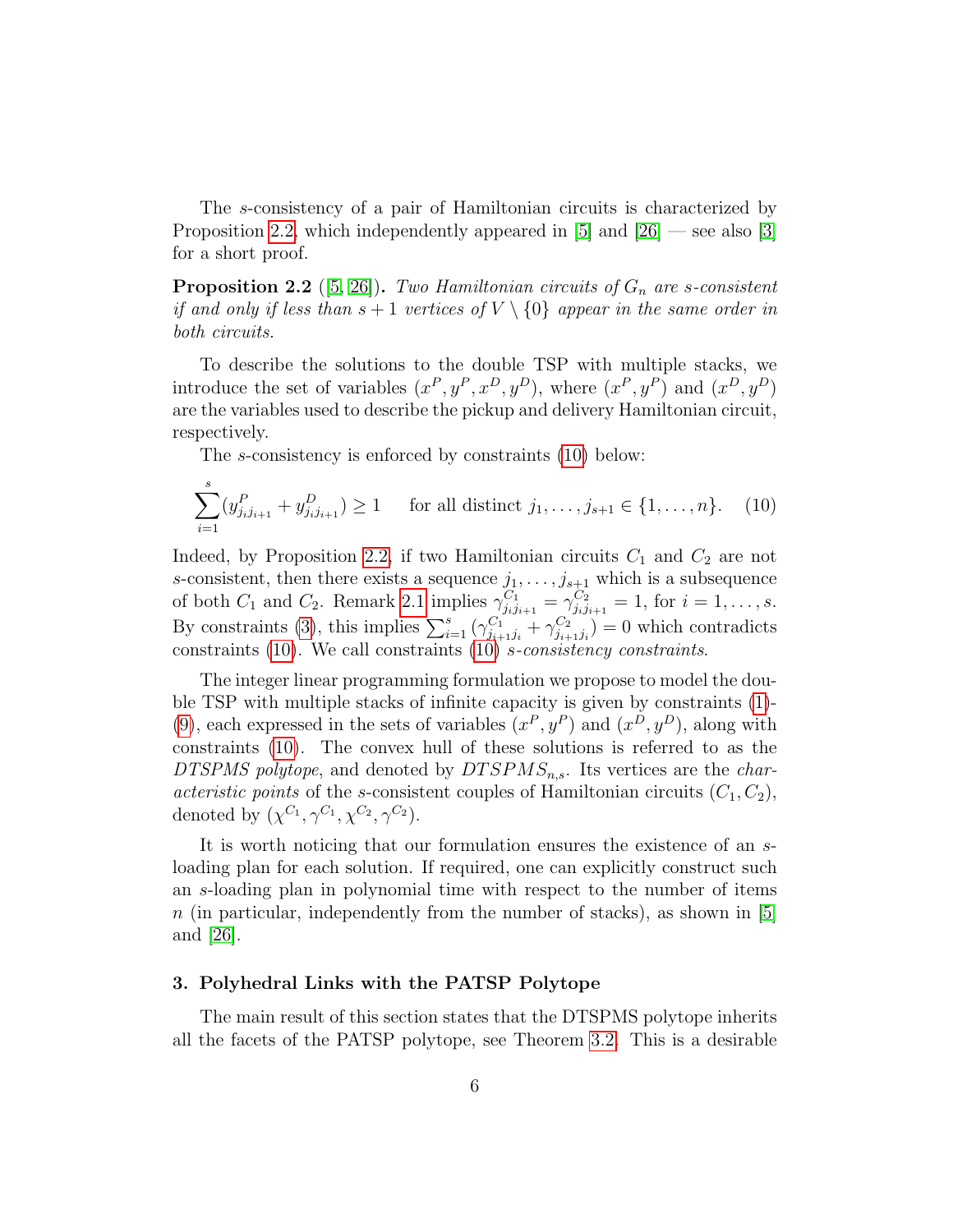property since the latter has  $2^{\Omega(\sqrt{n})}$  facets [\[10\]](#page-18-4). Hence, our result characterizes a super-polynomial number of facets of the DTSPMS polytope. To prove this theorem, we will use a number of intermediate results which are postponed to the Appendix, due to their technicality. We only mention here Proposition [3.1](#page-6-1) which provides the dimension of the PATSP polytope — see the Appendix for the proof. To the best of our knowledge, this is a new result.

<span id="page-6-1"></span>**Proposition 3.1.** If  $n \geq 5$ , then  $\dim(PATSP_n) = \frac{3n^2 - 3n - 2}{2}$  $\frac{3n-2}{2}$ .

We now sketch the proof of Theorem [3.2.](#page-6-0) This result asserts that every facet-defining inequality of the PATSP polytope induces two facet-defining inequalities for the DTSPMS polytope. The detailed proof can be found in the Appendix.

<span id="page-6-0"></span>**Theorem 3.2.** For  $n \geq 5$  and  $s \geq 2$ , if  $ax + by \geq c$  defines a facet of  $PATSP_n$ , then  $ax^T + by^T \ge c$  defines a facet of  $DTSPMS_{n,s}$ , for  $T = P, D$ .

Sketch of proof. We denote by  $d_n$  the dimension of the PATSP polytope. Let  $ax + by \geq c$  be a facet-defining inequality for the PATSP polytope. We now prove, without loss of generality, that  $\mathcal{F} = \{(x^P, y^P, x^D, y^D) \in$  $DTSPMS_{n,s}: ax^P + by^P = c$  is a facet of the DTSPMS polytope.

First, since  $ax + by \geq c$  is a valid inequality for  $PATSP_n$  and

<span id="page-6-2"></span>
$$
DTSPMS_{n,s} \subseteq PATSP_n \times PATSP_n \text{ for all } s \ge 2,
$$
 (11)

 $F$  is a face of  $DTSPMS_{n,s}$ . By definition, there exist two Hamiltonian circuits  $C_1$  and  $C_2$  of the PATSP polytope such that exactly one of them satisfies  $ax + by \geq c$  with equality. Since  $(C_i, \overline{C_i})$  is a point of the DT-SPMS polytope for  $i = 1, 2$ , the face  $\mathcal F$  is a proper face of the DTSPMS polytope. Hence,  $\dim(\mathcal{F}) \leq \dim(DTSPMS_{n,s}) - 1$ . By [\(11\)](#page-6-2), we have  $\dim(DTSPMS_{n,s}) \leq 2d_n$ , implying that  $\dim(\mathcal{F}) \leq 2d_n - 1$ .

To end the proof, we provide a family  $S$  of  $2d_n$  affinely independent points of F. Since  $DTSPMS_{n,2} \subseteq DTSPMS_{n,s}$  for  $s \geq 2$ , it is enough to exhibit these  $2d_n$  affinely independent points for the case  $s = 2$ .

The inequality  $ax + by \geq c$  being facet-defining for the PATSP polytope, there exist  $d_n$  affinely independent Hamiltonian circuits  $P_1, \ldots, P_{d_n}$  satisfying this inequality with equality. By relabeling the vertices, we may assume that  $P_1$  is the circuit  $0, n, n-1, \ldots, 2, 1, 0$ .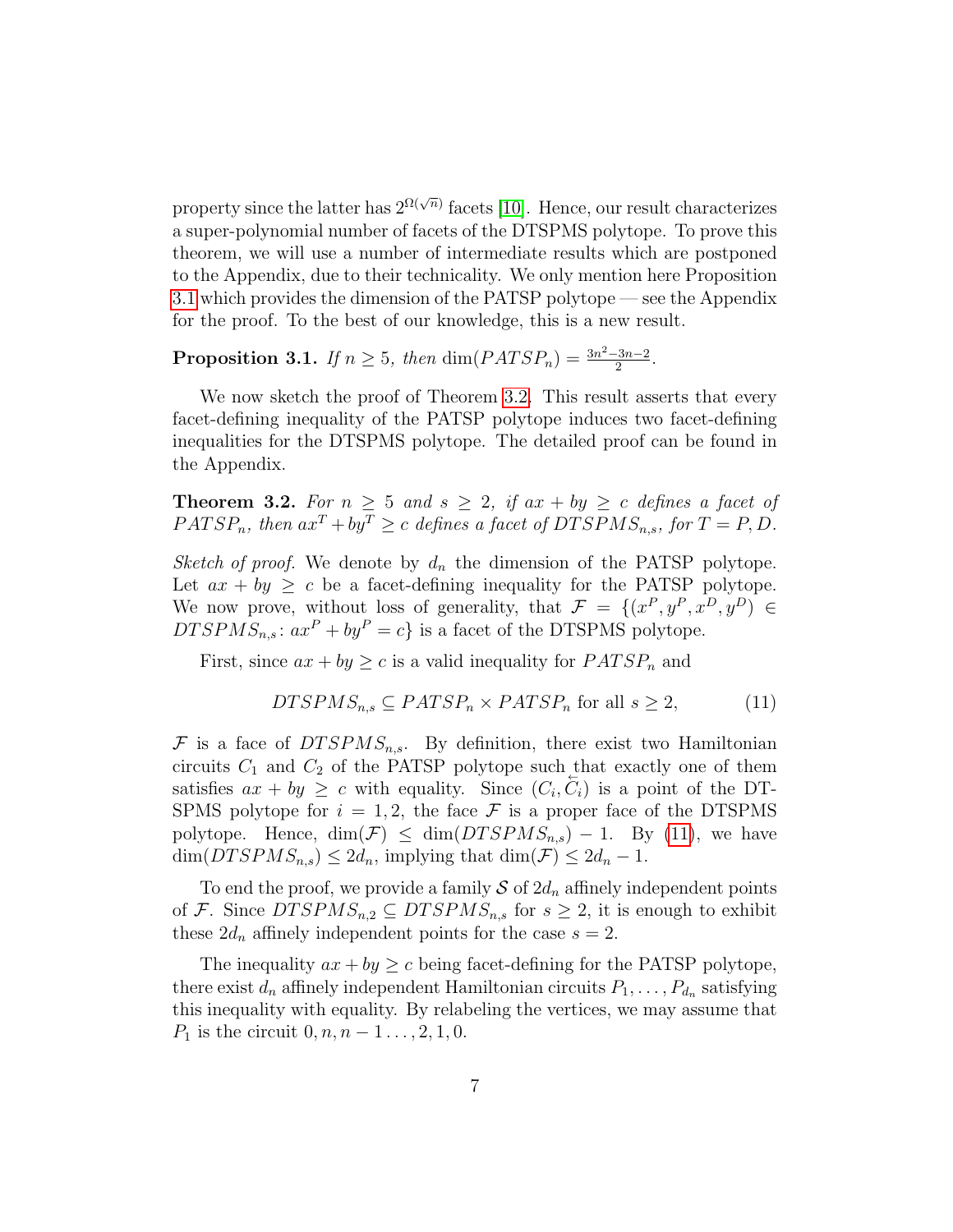To start the construction of the family  $S$ , remark that the face of the DT-SPMS polytope  $\mathcal{F}' = \{(x^P, y^P, x^D, y^D) \in DTSPMS_{n,s}: (x^P, y^P) = (\chi^{P_1}, \gamma^{P_1})\}$ has dimension  $d_n - 3$ . Indeed,  $\dim(\mathcal{F}') \leq d_n$  by definition. Since the last two vertices of  $P_1$  are 2 and 1, if a Hamiltonian circuit C forms a 2-consistent pair with  $P_1$  and  $2 \prec_C 1$ , then by Proposition [2.2,](#page-5-1) vertex 2 is the first vertex of C. This implies that  $x_{02}^D \ge y_{21}^D$  is valid for  $\mathcal{F}'$ . Inequality [\(6\)](#page-4-7) associated with  $i = 2$  and  $j = 1$ , gives that equality actually holds. Hence

<span id="page-7-2"></span>
$$
x_{02}^D = y_{21}^D,\tag{12}
$$

is valid for  $\mathcal{F}'$ . The validity of [\(13\)](#page-7-0) and [\(14\)](#page-7-1) below can be proved similarly.

$$
x_{(n-1)0}^D = y_{n(n-1)}^D,\tag{13}
$$

<span id="page-7-1"></span><span id="page-7-0"></span>
$$
x_{n1}^D = y_{n1}^D. \t\t(14)
$$

Equalities [\(12\)](#page-7-2)-[\(14\)](#page-7-1) are independent from the ones of  $PATSP_n$ . Therefore,  $\dim(\mathcal{F}') \leq d_n-3$ , and the equality holds by Lemma [A.1](#page-21-0) — see the Appendix.

Let  $S = \{(P_1, D_1), \ldots, (P_1, D_{d_n-2})\}$  be a family of affinely independent points of F'. The 2-consistent couples  $(P_i, \tilde{D}_i)$ ,  $i = 2, \ldots, d_n$ , where  $\tilde{D}_i$ is obtained by perturbing  $\overleftarrow{P}_i$  so that  $(P_i, \overrightarrow{D}_i)$  satisfies  $(12)-(14)$  $(12)-(14)$  $(12)-(14)$ , are added to  $S$ . This addition preserves the affine independence of  $S$ , because the Hamiltonian circuits  $P_j$ , for  $j = 1, \ldots, d_n$ , are affinely independent. Since  $\mathcal{F}' \subseteq \mathcal{F}$ , we have  $\mathcal{S} \subseteq \mathcal{F}$ . Moreover, the  $2d_n - 3$  points of  $\mathcal{S}$  all satisfy  $(12)-(14)$  $(12)-(14)$  $(12)-(14)$  with equality.

To conclude, we need to find three more points of  $\mathcal F$  that, together with those of  $S$ , form an affinely independent family. This is done by exhibiting three points, each of them violating a different equality among  $(12)-(14)$  $(12)-(14)$  $(12)-(14)$ .  $\Box$ 

A result of this flavor can be found in [\[3\]](#page-17-3). More precisely, it is proved that every facet of  $proj_x(PATSP_n)$  induces two facets of  $proj_{(x^P,x^D)}(DTSPMS_{n,s}).$ Nevertheless, their result cannot be applied to derive facet-defining inequalities involving precedence variables for our formulation.

We want to stress that several families of inequalities that are valid for the PATSP polytope have previously been introduced — see e.g., [\[11,](#page-18-5) [12\]](#page-18-6). To the best of our knowledge, it is still unknown whether those inequalities are facet-defining.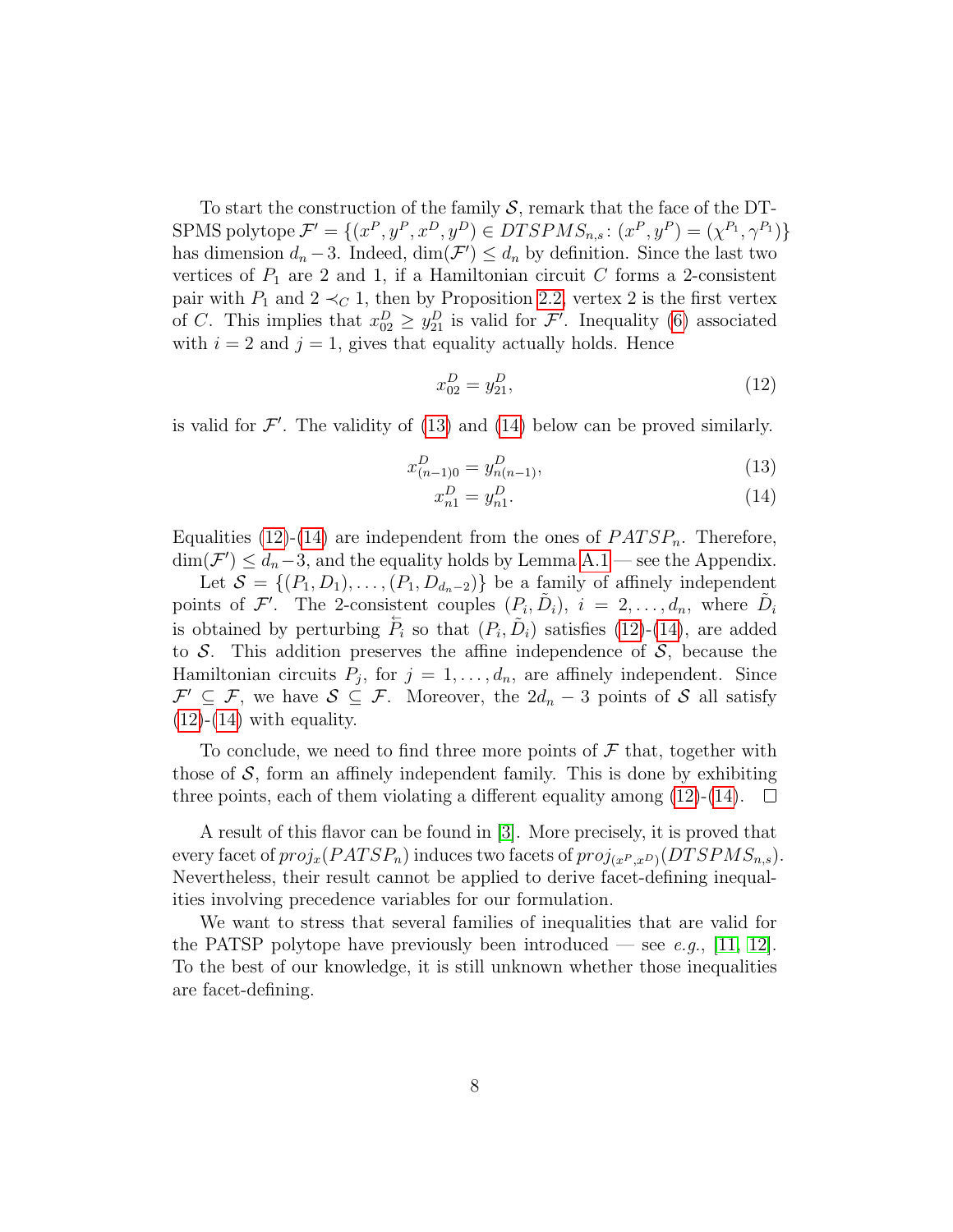#### <span id="page-8-0"></span>4. Strengthening the Formulation

Theorem [3.2](#page-6-0) yields a super-polynomial number of facets of the DTSPMS polytope yet they are not sufficient to characterize the convex hull. Here we provide a new family of inequalities in order to strengthen the linear relaxation of our formulation.

Consider the following example of the double TSP with multiple stacks. Suppose that there are 5 items and 2 stacks. Let  $c^P$  and  $c^D$  be such that  $P^* = 0, 1, 2, 3, 4, 5, 0$  and  $D^* = 0, 1, 2, 5, 4, 3, 0$  are Hamiltonian circuits which minimize  $c^P$  and  $c^D$ , respectively. Suppose also that costs are *symmetric*, that is,  $c_{ij}^P = c_{ji}^P$  and  $c_{ij}^D = c_{ji}^D$  for all  $i \neq j \in V$ . Neither  $(P^{\star}, D^{\star})$  nor  $(P^{\star}, D^{\star})$ is 2-consistent, and the point  $S^* = (P^*, \frac{1}{2}D^* + \frac{1}{2}$ 2  $\overleftrightarrow{D}^*$  does not belong to the DTSPMS polytope. However,  $S^*$  belongs to the linear relaxation of our formulation and is actually one of its extreme points; the point  $S^*$  is also an optimal solution to this linear relaxation with respect to  $c^P$  and  $c^D$ . Moreover, no facet given by Theorem [3.2](#page-6-0) can cut off  $S^*$  since both  $P^*$  and  $\frac{1}{2}D^* + \frac{1}{2}$  $\frac{1}{2}\overline{D}^*$  belong to the PATSP polytope.

More generally, for symmetric costs, the value of the linear relaxation of our formulation cannot be better than the value obtained by independently optimizing the pickup and delivery circuits, that is, by independently solving two symmetric Traveling Salesman problems. The following family of valid inequalities strengthens the linear relaxation of our formulation by cutting off such extreme points.

**Proposition 4.1.** Let C be a circuit of  $G_n \setminus \{0\}$  with  $|C| \geq s+1$ . Then the inequality

<span id="page-8-2"></span>
$$
y^{P}(C) + y^{D}(C) \ge \left\lceil \frac{|C|}{s} \right\rceil \tag{15}
$$

is valid for  $DTSPMS_{n,s}$ .

*Proof.* For each arc a of C, consider the inequality [\(10\)](#page-5-2) associated with the s consecutive arcs of C, starting from a. Summing these  $|C|$  inequalities and dividing by s yields

<span id="page-8-1"></span>
$$
y^{P}(C) + y^{D}(C) \ge \frac{|C|}{s}.
$$
\n(16)

The vertices of  $DTSPMS_{n,s}$  being integer, we round up the right hand side of  $(16)$  to get  $(15)$ .  $\Box$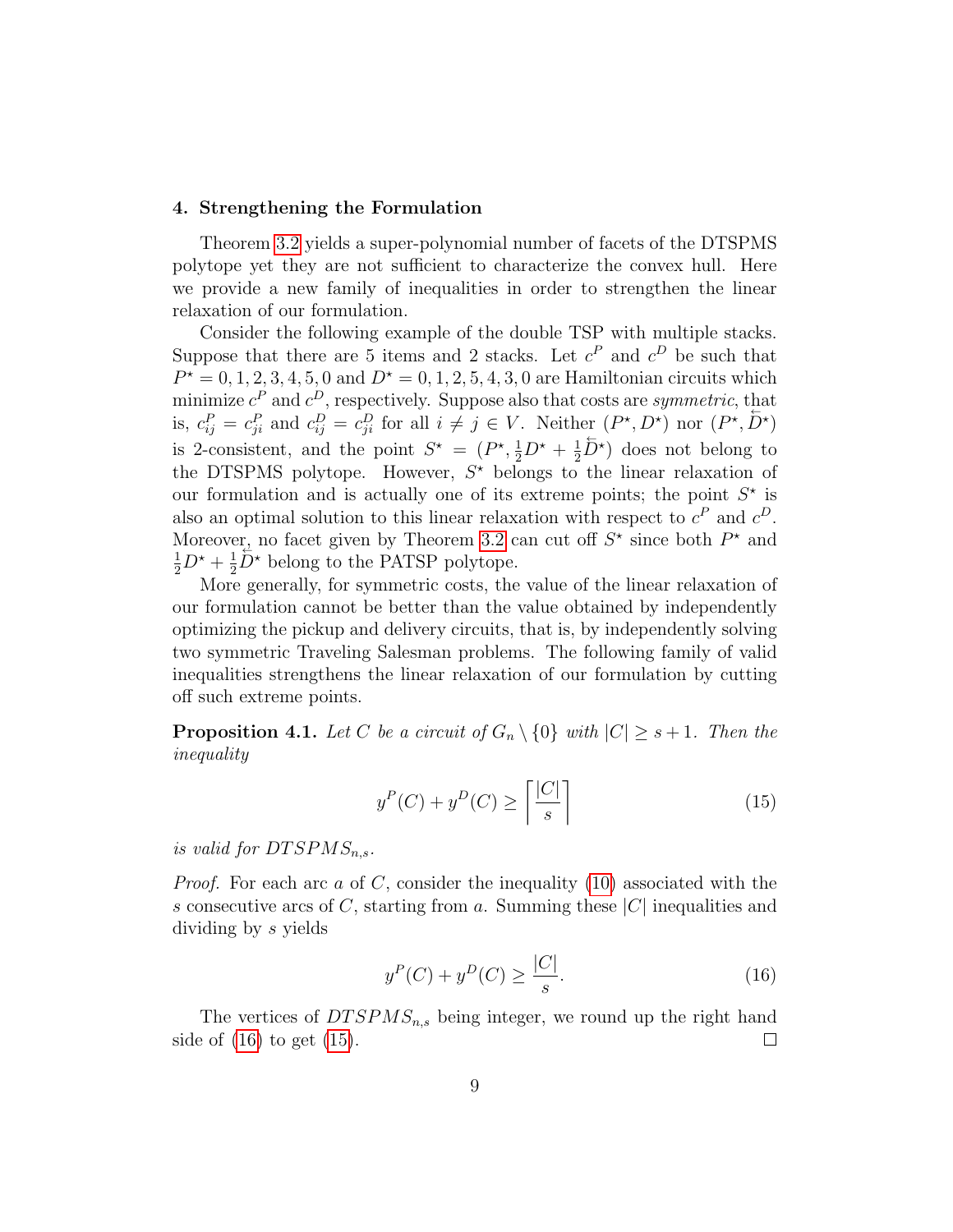Inequality [\(15\)](#page-8-2) is a *circuit inequality of order* |C|. When  $s = 2$  and |C| is odd, we call it an *odd circuit inequality*. Such inequality is redundant when the length of the circuit is a multiple of s. When  $s = 2$  and  $|C| = 3$ , it is dominated by the sum of the transitivity constraints [\(4\)](#page-4-5) associated with C.

The extreme point  $S^*$  of the example given in the beginning of this section is cut off by an odd circuit inequality. Indeed, consider the circuit  $H =$ 5, 4, 3, 2, 1, 5. We have  $\gamma^{P^*}(H) = 0$  and  $\frac{1}{2}\gamma^{D^*}(H) + \frac{1}{2}\gamma^{D^*}(H) = \frac{5}{2}$ , thus less than the value 3 required by the odd circuit inequality associated with  $H$ .

The validity of inequalities [\(15\)](#page-8-2) can also be proven using the results of Sassano on the set covering polytope [\[25\]](#page-19-6). The set covering polytope associated with a 0/1 matrix A is the convex hull of the 0/1 solutions to  $Ax \ge 1$ . Let S be the set of points  $(y^P, y^D) \in \{0, 1\}^{n(n-1)} \times \{0, 1\}^{n(n-1)}$  satisfying inequalities [\(10\)](#page-5-2) together with

<span id="page-9-1"></span>
$$
y_{ij}^T + y_{ji}^T \ge 1 \qquad \text{for all } i \ne j \in V \setminus \{0\} \text{ and } T = P, D, \qquad (17)
$$

$$
y_{ij}^T + y_{jk}^T + y_{ki}^T \ge 1 \qquad \text{for all } i \ne j \ne k \ne i \in V \setminus \{0\}. \tag{18}
$$

Clearly, conv $(S)$  is a set covering polytope, and  $proj_{(y^P,y^D)}(DTSPMS_{n,s})$  is one of its faces by Remark [2.1](#page-4-9) and because [\(17\)](#page-9-1) is a relaxation of [\(3\)](#page-4-4). Then, for each odd circuit C, the inequality  $y^P(C) \geq \lceil \frac{|C|}{s} \rceil$  $\begin{bmatrix} \frac{C}{s} \end{bmatrix}$  is the so-called *s-rose* inequality of order |C| of the restriction of conv(S) to the variable set  $y^P$ . Using the Lifting Theorem 4.1 of [\[25\]](#page-19-6), one can lift this inequality into the circuit inequality associated with C.

## <span id="page-9-0"></span>5. Branch-and-Cut Algorithm for the Double TSP. . .

As explained in the introduction, given a number of items equal to the total capacity, the hardest case is the double TSP with two stacks. We develop a specific branch-and-cut algorithm for this case based on the formulation of Section [2.](#page-3-0) From the theoretical results of the previous sections, we first derive a branch-and-cut algorithm for the double TSP with two stacks of infinite capacity. We then modify this algorithm to take into account stacks of finite capacity. We refer the reader to [\[20\]](#page-19-7) for a thorough description of branch-and-cut algorithms.

## <span id="page-9-2"></span>5.1. . . . with Two Stacks of Infinite Capacity

Here we consider the double TSP with two stacks of infinite capacity. Specifying  $s = 2$  $s = 2$  in the formulation of Section 2 provides a formulation for this problem. We embed this formulation into a branch-and-cut algorithm.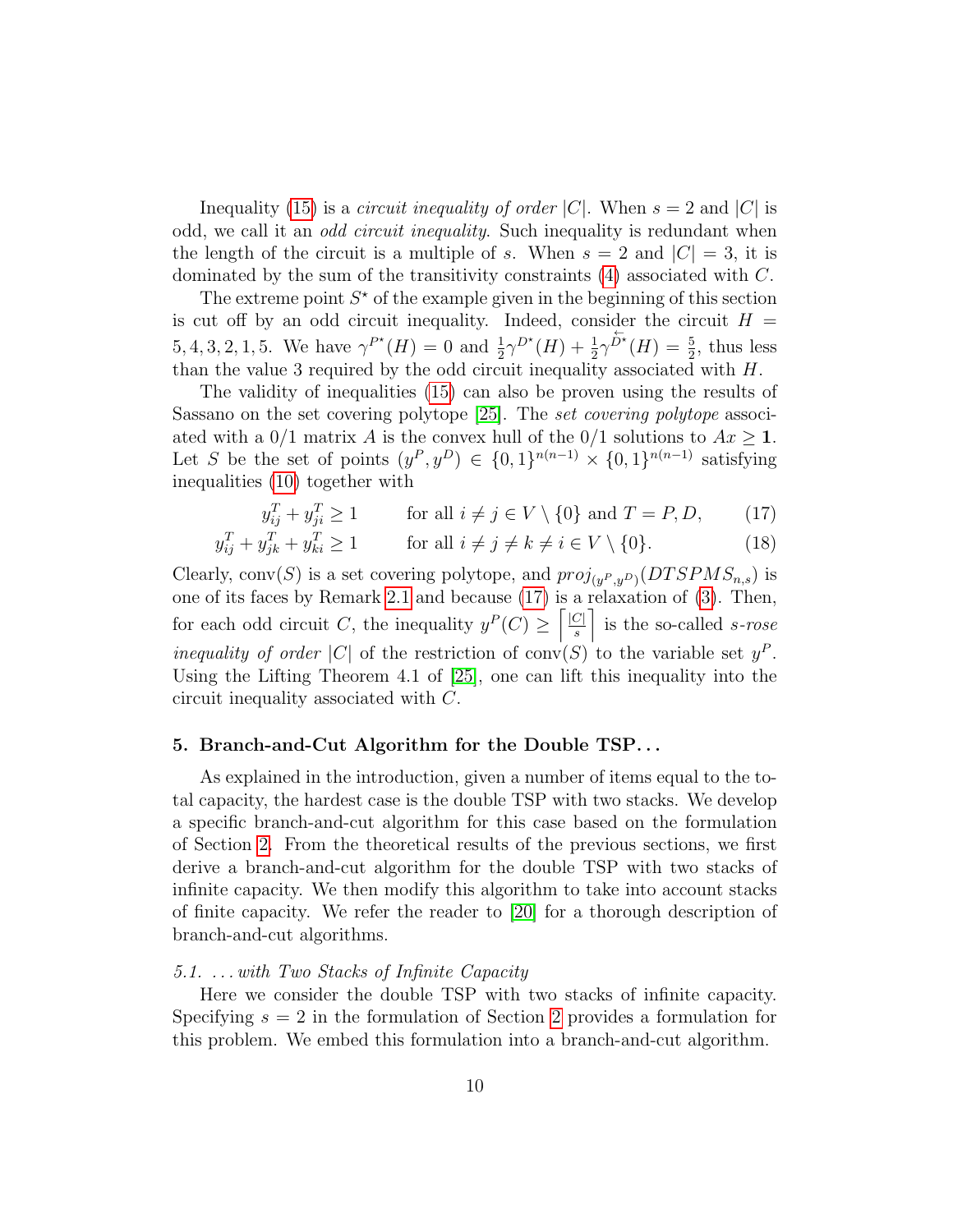To speed up our branch-and-cut algorithm, we add the 2-consistency inequalities and the transitivity inequalities in a dynamic way. Moreover, we strengthen our formulation with the odd circuit inequalities and two families of inequalities for the PATSP polytope: the subtour elimination constraints [\[9\]](#page-18-7) and the 2-simple cut inequalities [\[11\]](#page-18-5). The subtour elimination constraints are the following:

<span id="page-10-4"></span><span id="page-10-1"></span><span id="page-10-0"></span>
$$
\sum_{i \in S} \sum_{j \in S} x_{ij} \le |S| - 1 \qquad S \subset V \text{ such that } S \neq \emptyset \tag{19}
$$

The 2-simple cut inequalities include three (non-equivalent) families of inequalities, defined for each pair  $i, j \in \{1, \ldots, n\}$  as follows:

$$
y_{ij} \le \sum_{r \in V \setminus (S \cup \{j\})} \sum_{s \in S} x_{rs} \qquad S \subseteq V \text{ such that } 0, j \notin S, i \in S \tag{20}
$$

$$
y_{ij} \le \sum_{r \in V \setminus (S \cup \{0\})} \sum_{s \in S} x_{rs} \qquad S \subseteq V \text{ such that } 0, i \notin S, j \in S \tag{21}
$$

$$
y_{ij} \le \sum_{r \in V \setminus (S \cup \{i\})} \sum_{s \in S} x_{rs} \qquad S \subseteq V \text{ such that } i, j \notin S, 0 \in S \tag{22}
$$

These constraints are valid due to the following observation. Given a Hamiltonian circuit C and two distinct vertices i and j of  $V \setminus 0$ , if i preceds j in C then there exists a path in C from 0 to i not containing j (constraint  $(20)$ ), a path from i to j not containing 0 (constraint [\(21\)](#page-10-1)) and a path from j to 0 not containing  $i$  (constraint  $(22)$ ).

We mention that, even if there exist several other families of inequalities that are valid for the PATSP polytope, they do not seem to be efficient from a computational point of view [\[11\]](#page-18-5).

When costs are symmetric, the points  $(P, D)$  and  $(\overline{P}, \overline{D})$  have the same value. Since the instances we consider for tests have symmetric costs, we add the following equation to break this symmetry

<span id="page-10-3"></span><span id="page-10-2"></span>
$$
y_{12}^P = 1.\t\t(23)
$$

We initiate our branch-and-cut algorithm with the starting formulation composed of inequalities  $(1)-(3)$  $(1)-(3)$  $(1)-(3)$ ,  $(5)-(7)$  $(5)-(7)$  $(5)-(7)$  and  $(23)$ . The solutions to our problem are precisely the integer points satisfying the constraints from the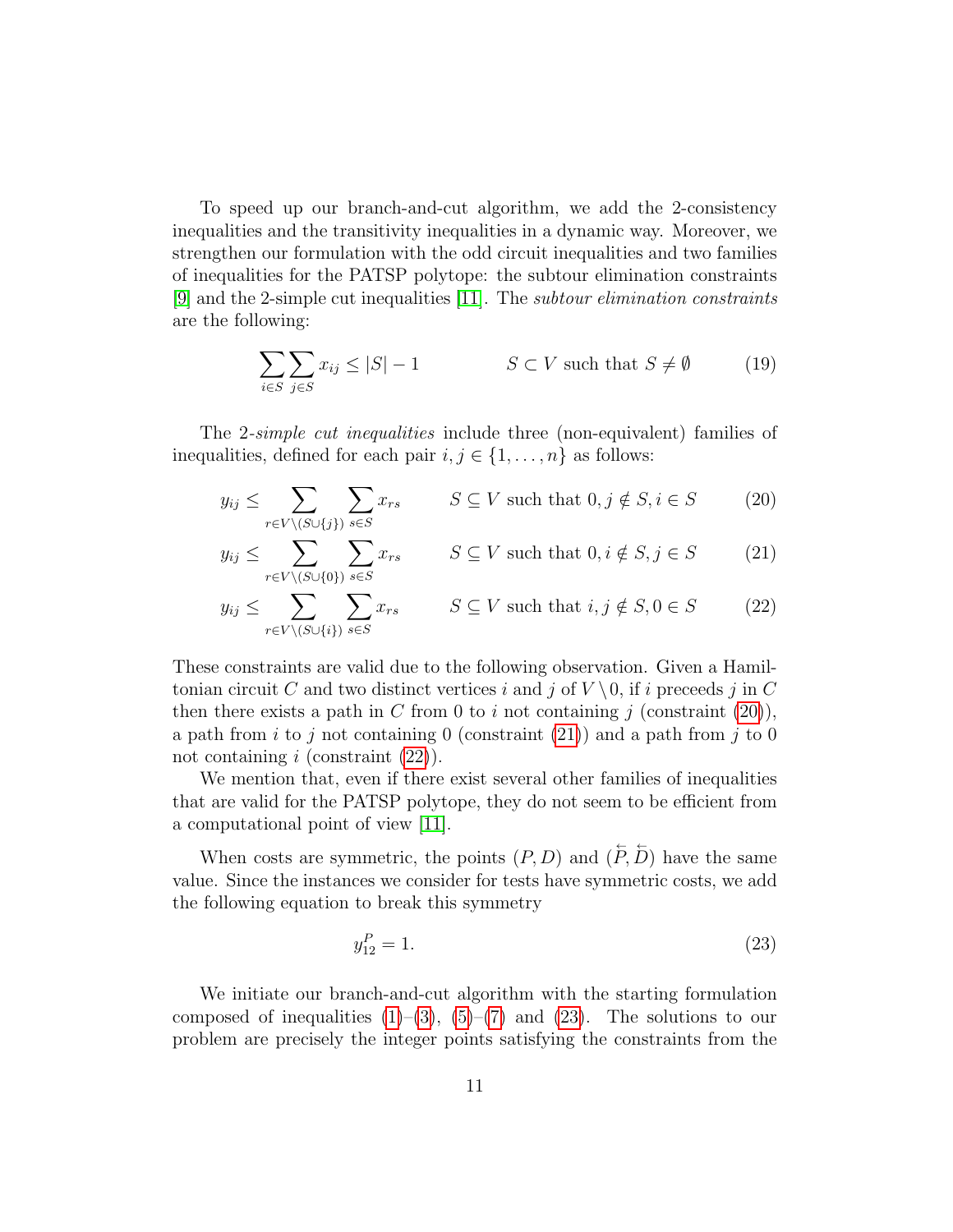starting formulation together with [\(4\)](#page-4-5) and [\(10\)](#page-5-2). At each node of the branchand-cut tree, we perform a cutting plane phase by separating in that order the following families of inequalities:

- 2-consistency constraints  $(10)$ ,
- subtour elimination constraints  $(19)$ ,
- 2-simple cut inequalities  $(20)-(22)$  $(20)-(22)$  $(20)-(22)$ ,
- transitivity constraints  $(4)$ ,
- odd circuit inequalities  $(15)$ .

The separation of each family is done when separating the previous ones yielded no violated constraint. We now describe the separation algorithms for each family with respect to the optimal solution  $\bar{z} = (\bar{x}^1, \bar{y}^1, \bar{x}^2, \bar{y}^2)$  of the current linear relaxation.

2-consistency constraints. Since  $s = 2$ , there are  $\Theta(n^3)$  inequalities of type [\(10\)](#page-5-2). Consider  $\bar{j} \in V \setminus \{0\}$ . Let  $\bar{i}$  and  $\bar{k}$  be the vertices minimizing  $\bar{y}_{i\bar{j}}^1 + \bar{y}_{i\bar{j}}^2$  and  $\bar{y}_{jk}^1 + \bar{y}_{jk}^2$ , respectively. If  $\bar{y}_{\bar{i}\bar{j}}^1 + \bar{y}_{\bar{j}\bar{k}}^2 + \bar{y}_{\bar{j}\bar{k}}^1 + \bar{y}_{\bar{j}\bar{k}}^2 < 1$ , then the inequality [\(10\)](#page-5-2) associated with  $\bar{i}$ ,  $\bar{j}$  and  $\bar{k}$  is violated because [\(3\)](#page-4-4) guarantees that  $\bar{i} \neq \bar{k}$ . Otherwise, no inequality [\(10\)](#page-5-2) associated with i,  $\bar{j}$  and k is violated by  $\bar{z}$ . Applying this procedure to each  $\overline{j} \in V \setminus \{0\}$  gives an exact separation of the 2-consistency constraints in  $O(n^2)$ .

Subtour elimination constraints. We use the Hao-Orlin algorithm [\[15\]](#page-18-8) which provides a minimum cut in  $O(n^3)$ .

2-simple cut inequalities. We use the  $O(n^5)$  exact separation algorithm of  $[11]$ .

Transitivity constraints. The separation is done in  $O(n^3)$  by enumeration.

Odd circuit inequalities. By the order of our separation procedure, the point  $\bar{z}$  satisfies [\(10\)](#page-5-2). Given an odd circuit C of  $G_n \setminus \{0\}$ , we have  $\bar{y}^1(C) + \bar{y}^2(C) \ge$  $\lceil \underline{|C|}$  $\left[\frac{C}{2}\right]$  if and only if  $2(\bar{y}^1(C) + \bar{y}^2(C)) \geq |C| + 1$ . The latter can be rewritten as  $w(C) \geq 1$ , where  $w_{ij} = 2(\bar{y}_{ij}^1 + \bar{y}_{ij}^2) - 1$ , for all  $i \neq j \in V \setminus \{0\}$ . Now, one of inequalities [\(15\)](#page-8-2) is violated if and only if there exists an odd circuit of the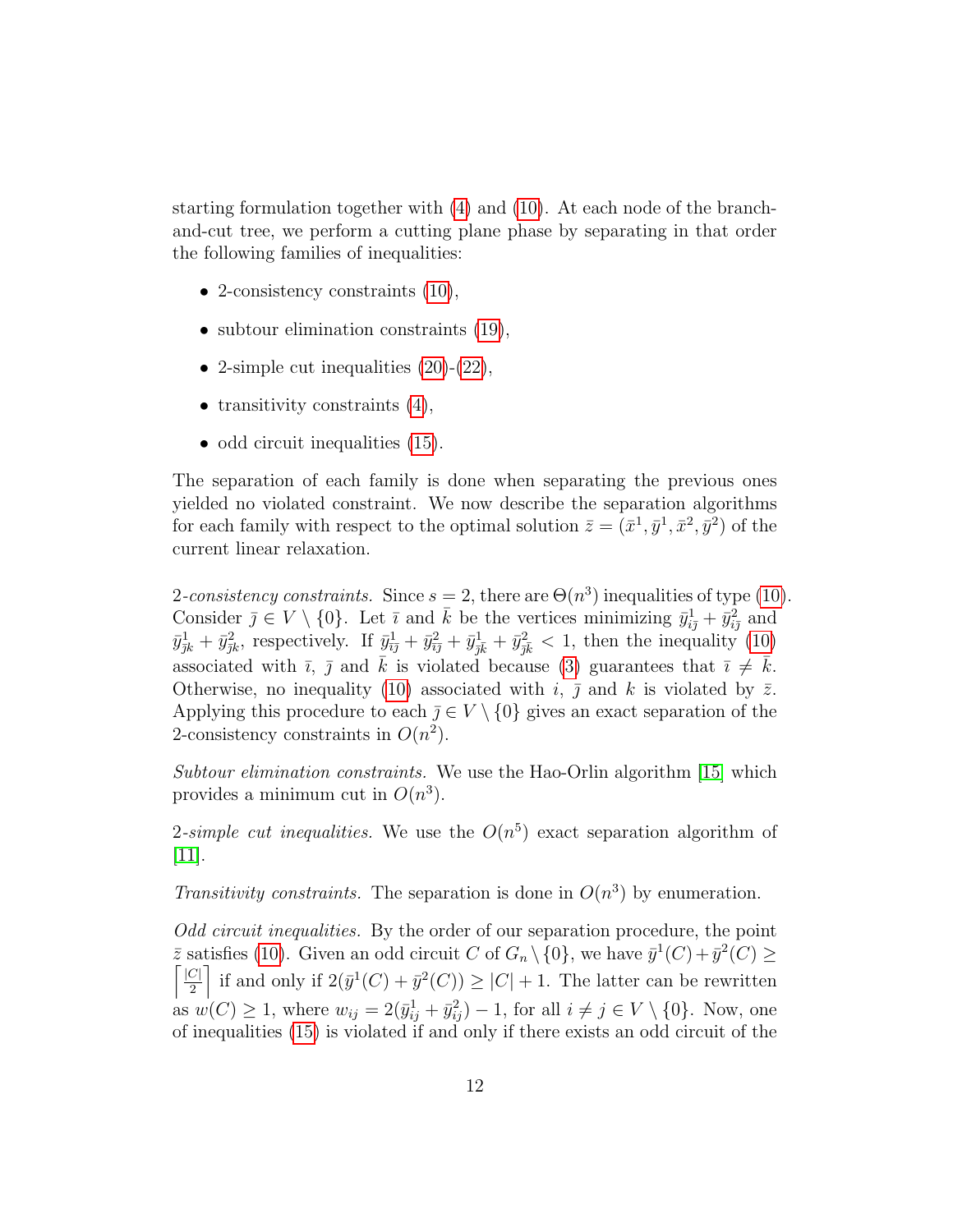weighted graph  $(G_n \setminus \{0\}, w)$  of weight less than 1. Since  $\overline{z}$  satisfies [\(10\)](#page-5-2), it also satisfies [\(16\)](#page-8-1). Therefore,  $(G_n \setminus \{0\}, w)$  contains no circuit of negative weight. Finding a minimum odd circuit in such a weighted graph can be done in  $O(n^4)$  [\[14\]](#page-18-9), hence so can the separation of odd circuit inequalities.

## <span id="page-12-2"></span>5.2. . . . with Two Stacks of Finite Capacity

When the stacks have a finite capacity q, inequalities  $(10)$  are no more sufficient to ensure the  $2, q$ -consistency of couples of Hamiltonian circuits. In this case, we obtain a formulation by adding a family of constraints from [\[19\]](#page-19-2) to the formulation of Section [2,](#page-3-0) namely the tournament constraints.

We briefly describe these constraints. Given a path  $R$  of  $G_n$ , denote by  $T(R)$  the set of arcs  $(i, j)$  such that R visits i before j. Let  $R_P$  and  $R_D$  be two paths of  $G_n$  such that if  $\tilde{P}$  and  $\tilde{D}$  are Hamiltonian circuits with  $\tilde{P} \supseteq R_P$ and  $\tilde{D} \supseteq R_D$ , then  $(\tilde{P}, \tilde{D})$  is not 2, q-consistent. Then, the inequality

<span id="page-12-1"></span>
$$
x^{P}(T(R_{P})) + x^{D}(T(R_{D})) \le |R_{P}| + |R_{D}| - 1,
$$
\n(24)

is satisfied by the characteristic points of 2, q-consistent pairs of Hamiltonian circuits.

We modify the branch-and-cut algorithm of Section [5.1](#page-9-2) by separating constraints [\(24\)](#page-12-1) whenever the current optimal solution is integer. For this separation, we use the exact separation algorithm of [\[19\]](#page-19-2).

#### <span id="page-12-0"></span>6. Computational Results

All the exact algorithms for the double TSP with two stacks are tested on a benchmark of instances introduced in [\[22\]](#page-19-0). This benchmark contains the following instances. For every even  $n \text{ from } 8$  to 32, 20 instances are created with *n* items. Each instance is generated as follows. For both the pickup and delivery cities, n points are randomly generated in a square, the depot being in the center of the square. The costs are the Euclidian distances between these points, rounded to the nearest integers, and the objective is to minimize the total cost. The capacity of both stacks equals  $\frac{n}{2}$ .

We briefly review the different performances on these instances of the exact algorithms available in the literature for the double TSP with two stacks of capacity  $\frac{n}{2}$ . All the instances of the benchmark having at most 14 items are solved (to optimality), the best results being obtained by the algorithm of [\[19\]](#page-19-2) using CPLEX 12 on a 3 Ghz Intel Core Duo processor.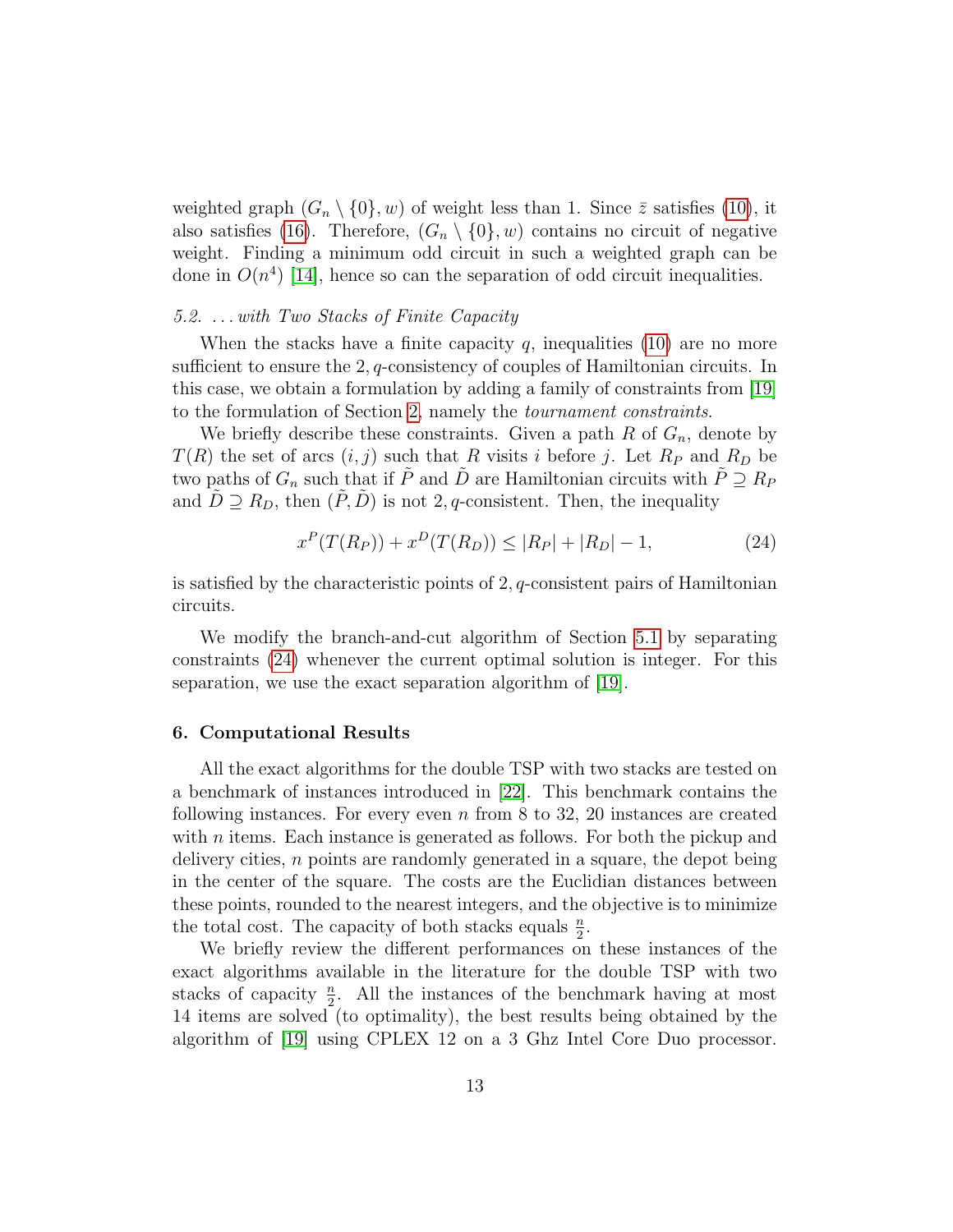Only three instances with 16 items are solved, by the algorithm of [\[7\]](#page-18-2) using CPLEX 12 on a 2.2 Ghz AMD Opteron 275 processor. All these algorithms fail to solve any other instance within a time limit of three hours.

Our branch-and-cut algorithm is implemented in  $C++$  using CPLEX 12.5 [\[16\]](#page-18-10) and is run on a 3.40 Ghz Intel Core i7 processor in sequential mode, under Linux operating system. We use the strong branching rule of CPLEX and let CPLEX add its own generic families of cuts. All the graph-based routines used in the separation phase are implemented using the COIN-OR library LEMON [\[6\]](#page-17-4). An upper bound is initially given to our algorithm. This upper bound is obtained using the heuristic of [\[8\]](#page-18-11). We set a running time limit of three hours for each instance. Our experimental results on the benchmark described above are summarized in Table [1.](#page-14-0) This table is composed of two parts: the left one deals with infinite capacity; the right one takes into account a capacity of value  $\frac{n}{2}$ . These results come from the application of the branch-and-cut algorithms of Section [5.1](#page-9-2) and Section [5.2,](#page-12-2) respectively.

Each instance corresponds to a row. An instance is described by its name and its number of items, which appear in the corresponding column of the table. Both left and right parts of Table [1](#page-14-0) are composed of four columns. Columns UB and LB respectively contain the value of the best feasible integer solution and the lower bound output by our algorithm within the time limit. Column CPU contains the CPU time spent expressed in seconds. Column Nodes contains the number of nodes of the branch-and-cut tree. Column Gap % contains the gap in percentage between the upper and lower bounds, which is  $100(UB - LB)/UB$ . For each number of items, we add a row Average containing the average values of each column.

For the double TSP with two stacks of infinite capacity, the left part of Table [1](#page-14-0) shows that our algorithm solves all the instances with up to 16 items and 8 out of the 20 instances with 18 items within the time limit of 3 hours. The gap for the unsolved instances is at most 6.80%. The right part of Table [1](#page-14-0) reports the computational results for the case of two stacks of capacity  $\frac{n}{2}$ . Our algorithm solves all the instances having up to 16 items and 7 out of the 20 instances with 18 items. The gap is less than 6.90% for the instances with 18 items which are not solved. For these instances, note that the number of nodes of the branch-and-cut tree does not exceed 56000. We do not report the results for the instances with 20 items since both algorithms solve none of them.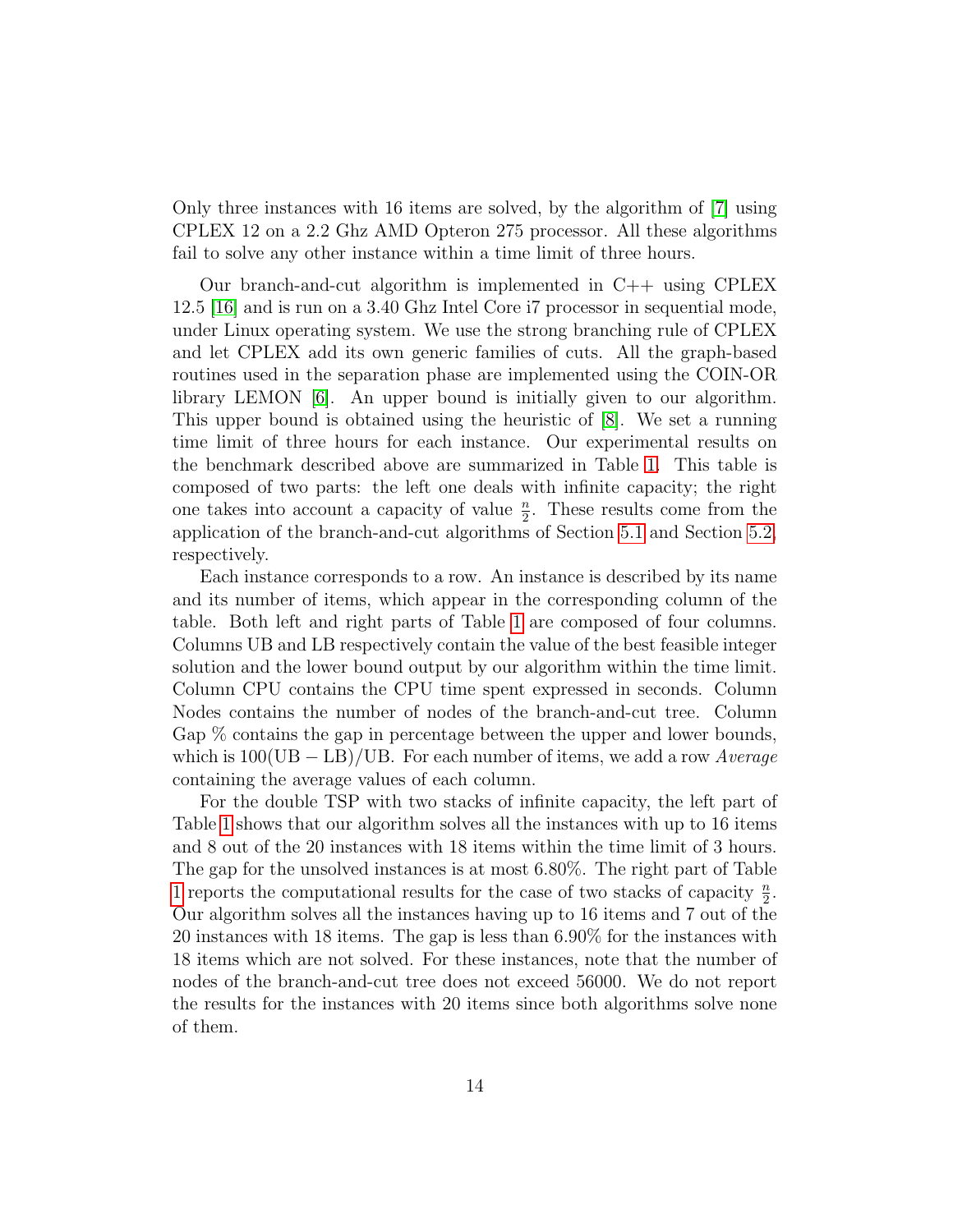<span id="page-14-0"></span>

|                 |              | Infinite capacity |           |            |              |          | Capacity $\frac{n}{2}$ |           |            |         |       |  |
|-----------------|--------------|-------------------|-----------|------------|--------------|----------|------------------------|-----------|------------|---------|-------|--|
| Instance        | $\rm{Items}$ | UB                | $\rm{LB}$ | CPU        | <b>Nodes</b> | Gap $\%$ | UB                     | $\rm{LB}$ | <b>CPU</b> | Nodes   | Gap % |  |
| R00             | 12           | 716               | 716.00    | 9.24       | 165          | 0.00     | 726                    | 726.00    | 14.26      | 296     | 0.00  |  |
| R01             | $12\,$       | 741               | 741.00    | 6.79       | 175          | $0.00\,$ | 741                    | 741.00    | $6.81\,$   | 175     | 0.00  |  |
| R02             | 12           | 651               | 651.00    | 19.51      | 417          | 0.00     | 660                    | 660.00    | $34.43\,$  | 772     | 0.00  |  |
| R03             | 12           | 690               | 690.00    | 1.80       | 15           | 0.00     | 690                    | 690.00    | $1.81\,$   | 15      | 0.00  |  |
| R <sub>04</sub> | 12           | 659               | 659.00    | 19.59      | $451\,$      | 0.00     | 659                    | 659.00    | 19.64      | $451\,$ | 0.00  |  |
| ${\rm R05}$     | 12           | 627               | 627.00    | 35.78      | 724          | 0.00     | 631                    | 631.00    | $41.73\,$  | 858     | 0.00  |  |
| R06             | 12           | 789               | 789.00    | 6.54       | 90           | 0.00     | 793                    | 793.00    | 7.92       | 123     | 0.00  |  |
| R07             | $12\,$       | 589               | 589.00    | 7.02       | 138          | 0.00     | 593                    | 593.00    | 8.05       | 171     | 0.00  |  |
| R08             | $12\,$       | 749               | 749.00    | 23.88      | 498          | 0.00     | 749                    | 749.00    | 23.96      | 498     | 0.00  |  |
| R09             | $12\,$       | 686               | 686.00    | 4.53       | 84           | 0.00     | 692                    | 692.00    | $4.91\,$   | 107     | 0.00  |  |
| R10             | 12           | 663               | 663.00    | 12.14      | 339          | 0.00     | 663                    | 663.00    | 12.18      | 339     | 0.00  |  |
| R11             | $12\,$       | 622               | 622.00    | 12.27      | 244          | 0.00     | 625                    | 625.00    | 13.90      | $286\,$ | 0.00  |  |
| R12             | $12\,$       | 741               | 741.00    | 3.28       | 60           | 0.00     | 741                    | 741.00    | 3.28       | 60      | 0.00  |  |
| R13             | 12           | 683               | 683.00    | 2.93       | 49           | $0.00\,$ | 694                    | 694.00    | 5.88       | 116     | 0.00  |  |
| R14             | $12\,$       | 680               | 680.00    | 5.08       | 96           | 0.00     | 680                    | 680.00    | $5.11\,$   | 96      | 0.00  |  |
| R15             | 12           | 624               | 624.00    | 14.26      | 315          | $0.00\,$ | 628                    | 628.00    | 21.71      | 493     | 0.00  |  |
| R16             | 12           | 610               | 610.00    | $11.13\,$  | 209          | 0.00     | 610                    | 610.00    | 11.16      | 209     | 0.00  |  |
| R17             | 12           | 780               | 780.00    | 44.91      | 971          | 0.00     | 780                    | 780.00    | 45.09      | 971     | 0.00  |  |
| R18             | 12           | 735               | 735.00    | 3.71       | 83           | 0.00     | 735                    | 735.00    | 3.72       | 83      | 0.00  |  |
| R19             | $12\,$       | 782               | 782.00    | 20.40      | 490          | 0.00     | 789                    | 789.00    | 36.14      | 874     | 0.00  |  |
| Average         |              |                   |           | 13.24      | 280.65       | 0.00     |                        |           | 16.08      | 349.65  | 0.00  |  |
| R00             | 14           | 766               | 766.00    | 118.39     | 1544         | 0.00     | 774                    | 774.00    | 168.63     | 2299    | 0.00  |  |
| R01             | 14           | $761\,$           | 761.00    | 27.97      | 346          | 0.00     | 761                    | 761.00    | 28.03      | 346     | 0.00  |  |
| R02             | 14           | 690               | 690.00    | 129.33     | 1648         | 0.00     | 690                    | 690.00    | 129.62     | 1648    | 0.00  |  |
| R03             | 14           | 791               | 791.00    | 52.13      | 593          | 0.00     | 791                    | 791.00    | 52.25      | 593     | 0.00  |  |
| R04             | 14           | 756               | 756.00    | $509.33\,$ | 6918         | 0.00     | 756                    | 756.00    | $510.54\,$ | 6918    | 0.00  |  |
| R05             | 14           | 773               | 773.00    | 127.46     | 1589         | 0.00     | 775                    | 775.00    | 130.30     | 1650    | 0.00  |  |
| R06             | 14           | 811               | 811.00    | 28.71      | 304          | 0.00     | 824                    | 824.00    | 41.12      | 510     | 0.00  |  |
| R07             | $14\,$       | 693               | 693.00    | 28.21      | 319          | 0.00     | 697                    | 697.00    | $31.97\,$  | $378\,$ | 0.00  |  |
| R08             | 14           | 824               | 824.00    | 259.09     | 3573         | 0.00     | 824                    | 824.00    | 259.96     | 3573    | 0.00  |  |
| ${\rm R09}$     | $14\,$       | 733               | 733.00    | 5.93       | 58           | $0.00\,$ | 739                    | 739.00    | 9.96       | 126     | 0.00  |  |
| R10             | 14           | 733               | 733.00    | 99.86      | 1330         | 0.00     | 733                    | 733.00    | 100.07     | 1330    | 0.00  |  |
| R11             | 14           | 719               | 719.00    | 238.89     | 2975         | 0.00     | 725                    | 725.00    | 266.40     | 3443    | 0.00  |  |
| R12             | 14           | 803               | 803.00    | 59.10      | 722          | 0.00     | 803                    | 803.00    | 59.22      | 722     | 0.00  |  |
| R13             | 14           | 743               | 743.00    | 36.56      | 508          | 0.00     | 746                    | 746.00    | 41.03      | 590     | 0.00  |  |
| R14             | 14           | 747               | 747.00    | $353.82\,$ | 4847         | 0.00     | 765                    | 765.00    | 1329.61    | 16658   | 0.00  |  |
| R15             | $14\,$       | 765               | 765.00    | 32.47      | 484          | 0.00     | 765                    | 765.00    | 32.51      | 484     | 0.00  |  |
| R16             | 14           | 685               | 685.00    | $31.57\,$  | 376          | 0.00     | 685                    | 685.00    | $31.63\,$  | 376     | 0.00  |  |
| R17             | $14\,$       | 818               | 818.00    | 246.35     | 2992         | 0.00     | 818                    | 818.00    | 246.82     | 2992    | 0.00  |  |
| R18             | 14           | 774               | 774.00    | 94.40      | 1325         | 0.00     | 774                    | 774.00    | 94.57      | 1325    | 0.00  |  |
| R19             | 14           | 833               | 833.00    | 237.57     | 3002         | 0.00     | 836                    | 836.00    | 289.47     | 3685    | 0.00  |  |
| Average         |              |                   |           | 135.86     | 1772.65      | 0.00     |                        |           | 192.69     | 2482.30 | 0.00  |  |

Table 1: Results of our branch-and-cut algorithms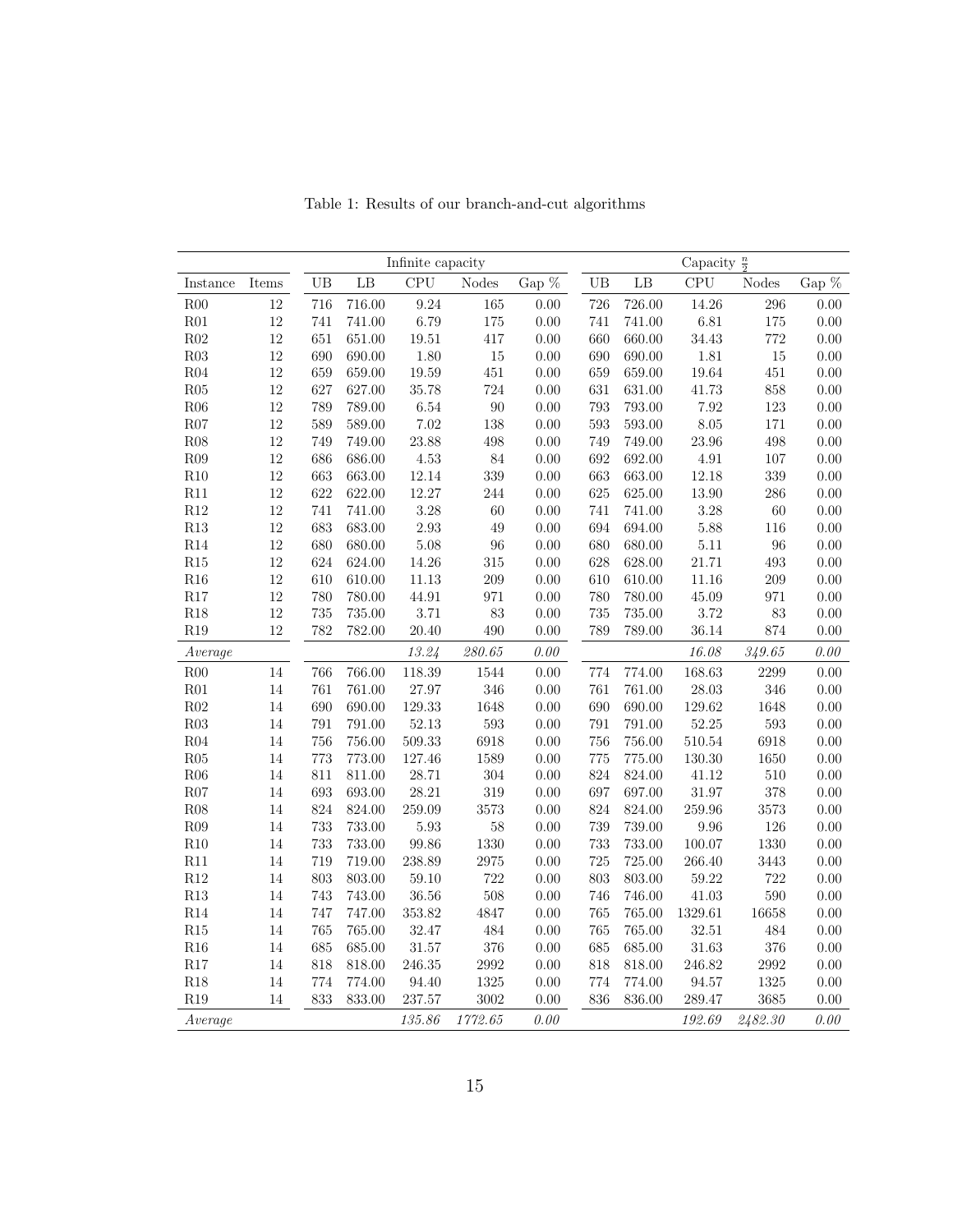Table  $1$  –  $\mbox{continued}$ 

|             |              | Infinite capacity |        |             |              |          | Capacity $\frac{n}{2}$ |        |            |              |          |
|-------------|--------------|-------------------|--------|-------------|--------------|----------|------------------------|--------|------------|--------------|----------|
| Instance    | $\rm{Items}$ | UB                | LB     | CPU         | <b>Nodes</b> | Gap $\%$ | UB                     | LB     | CPU        | <b>Nodes</b> | Gap %    |
| R00         | $16\,$       | 795               | 795.00 | $1498.13\,$ | $12002\,$    | 0.00     | 804                    | 804.00 | 2446.04    | 20047        | 0.00     |
| R01         | $16\,$       | 794               | 794.00 | 169.58      | 1467         | $0.00\,$ | 794                    | 794.00 | 169.61     | 1467         | 0.00     |
| ${\rm R}02$ | 16           | 752               | 752.00 | 6688.66     | 51700        | $0.00\,$ | 752                    | 752.00 | 7001.64    | 53649        | 0.00     |
| R03         | $16\,$       | 855               | 855.00 | 1879.71     | 13641        | $0.00\,$ | 855                    | 855.00 | 1883.62    | 13680        | 0.00     |
| R04         | 16           | 792               | 792.00 | 6616.13     | 52883        | 0.00     | 801                    | 801.00 | 10499.83   | 84698        | 0.00     |
| ${\rm R05}$ | $16\,$       | 820               | 820.00 | 4248.95     | 32078        | 0.00     | 823                    | 823.00 | 4417.25    | 33882        | 0.00     |
| R06         | $16\,$       | 900               | 900.00 | 988.01      | 8057         | $0.00\,$ | 906                    | 906.00 | 1563.23    | $12737\,$    | 0.00     |
| R07         | $16\,$       | 756               | 756.00 | 130.26      | 958          | $0.00\,$ | 756                    | 756.00 | 130.44     | 958          | 0.00     |
| R08         | 16           | 907               | 907.00 | 1526.68     | 12634        | $0.00\,$ | 909                    | 909.00 | 1756.94    | 14674        | 0.00     |
| R09         | 16           | 796               | 796.00 | 99.46       | 789          | 0.00     | 800                    | 800.00 | 149.97     | 1197         | 0.00     |
| R10         | 16           | 755               | 755.00 | 664.12      | 5300         | $0.00\,$ | 755                    | 755.00 | 796.47     | 6634         | 0.00     |
| R11         | 16           | 759               | 759.00 | 909.18      | 7377         | $0.00\,$ | 777                    | 777.00 | 3385.05    | 27916        | 0.00     |
| $\rm R12$   | $16\,$       | 825               | 825.00 | 653.00      | 5264         | $0.00\,$ | 825                    | 825.00 | 653.90     | 5264         | $0.00\,$ |
| R13         | $16\,$       | 824               | 824.00 | 719.47      | 5878         | 0.00     | 831                    | 831.00 | 1160.47    | 9537         | 0.00     |
| R14         | $16\,$       | 823               | 823.00 | 5892.60     | 41223        | 0.00     | 823                    | 823.00 | 5948.71    | 41328        | 0.00     |
| R15         | 16           | 807               | 807.00 | 568.39      | 4549         | $0.00\,$ | 807                    | 807.00 | $566.59\,$ | 4549         | 0.00     |
| R16         | $16\,$       | 781               | 781.00 | 2347.62     | 18234        | $0.00\,$ | 781                    | 781.00 | 2353.94    | 18234        | 0.00     |
| R17         | $16\,$       | 852               | 852.00 | 2136.11     | 16101        | 0.00     | 858                    | 858.00 | 3338.61    | 25070        | 0.00     |
| R18         | 16           | 846               | 846.00 | 1289.01     | 10532        | 0.00     | 846                    | 846.00 | 1297.49    | 10532        | 0.00     |
| R19         | 16           | 882               | 882.00 | 1589.97     | 12501        | 0.00     | 882                    | 882.00 | 1910.27    | 15243        | 0.00     |
| Average     |              |                   |        | 2030.75     | 15658.40     | $0.00\,$ |                        |        | 2571.50    | 20064.80     | 0.00     |
| R00         | $18\,$       | 839               | 839.00 | 5128.95     | 28232        | 0.00     | 839                    | 839.00 | 5192.40    | 28229        | 0.00     |
| R01         | $18\,$       | 825               | 825.00 | 1574.57     | 7119         | $0.00\,$ | 857                    | 857.00 | 10038.08   | $50055\,$    | 0.00     |
| R02         | 18           | 793               | 750.06 | 10800.00    | 46046        | 5.42     | 793                    | 750.20 | 10800.00   | 46183        | 5.40     |
| ${\rm R}03$ | 18           | 896               | 848.67 | 10800.00    | 43700        | $5.28\,$ | 899                    | 847.28 | 10800.00   | 43286        | 5.75     |
| R04         | $18\,$       | 832               | 781.50 | 10800.00    | 44790        | 6.07     | 832                    | 781.42 | 10800.00   | 44570        | 6.08     |
| R05         | 18           | 873               | 847.60 | 10800.00    | $50545\,$    | $2.91\,$ | 873                    | 847.70 | 10800.00   | 50529        | 2.90     |
| R06         | 18           | 930               | 930.00 | 9257.50     | 44850        | 0.00     | 930                    | 930.00 | 9394.32    | 45417        | 0.00     |
| R07         | $18\,$       | 805               | 805.00 | 1488.97     | 7918         | $0.00\,$ | 805                    | 805.00 | 1419.58    | 7538         | 0.00     |
| R08         | 18           | 962               | 907.68 | 10800.00    | 43758        | $5.65\,$ | 962                    | 907.75 | 10800.00   | 43456        | 5.64     |
| R09         | $18\,$       | 815               | 815.00 | 448.44      | 2510         | $0.00\,$ | 815                    | 815.00 | 448.36     | 2510         | 0.00     |
| R10         | 18           | 856               | 825.04 | 10800.00    | 44155        | 3.62     | 856                    | 825.12 | 10800.00   | 44355        | $3.61\,$ |
| R11         | $18\,$       | 823               | 788.97 | 10800.00    | $51234\,$    | $4.13\,$ | 823                    | 789.86 | 10800.00   | 51466        | 4.03     |
| $\rm R12$   | $18\,$       | 871               | 871.00 | 4291.89     | 21560        | $0.00\,$ | 871                    | 871.00 | 4734.43    | 23903        | 0.00     |
| R13         | 18           | 845               | 845.00 | 3455.85     | 19047        | $0.00\,$ | 860                    | 852.53 | 10800.00   | 55775        | 0.87     |
| R14         | 18           | 873               | 813.67 | 10800.00    | 40037        | $6.80\,$ | 874                    | 813.75 | 10800.00   | 40151        | 6.89     |
| R15         | $18\,$       | 869               | 834.64 | 10800.00    | 47370        | $3.95\,$ | 869                    | 834.89 | 10800.00   | 47597        | 3.93     |
| R16         | 18           | 811               | 811.00 | 5499.46     | 28197        | 0.00     | 819                    | 819.00 | 7590.24    | 39622        | 0.00     |
| $\rm R17$   | 18           | 900               | 840.50 | 10800.00    | 38099        | $6.61\,$ | 900                    | 840.57 | 10800.00   | 38076        | $6.60\,$ |
| R18         | 18           | 883               | 867.33 | 10800.00    | 47342        | 1.77     | 883                    | 866.83 | 10800.00   | 47128        | 1.83     |
| R19         | 18           | 909               | 893.13 | 10800.00    | 51974        | 1.75     | 909                    | 894.68 | 10800.00   | 52628        | 1.58     |
| Average     |              |                   |        | 8037.28     | 35424.15     | 2.70     |                        |        | 8960.87    | 40123.70     | 2.75     |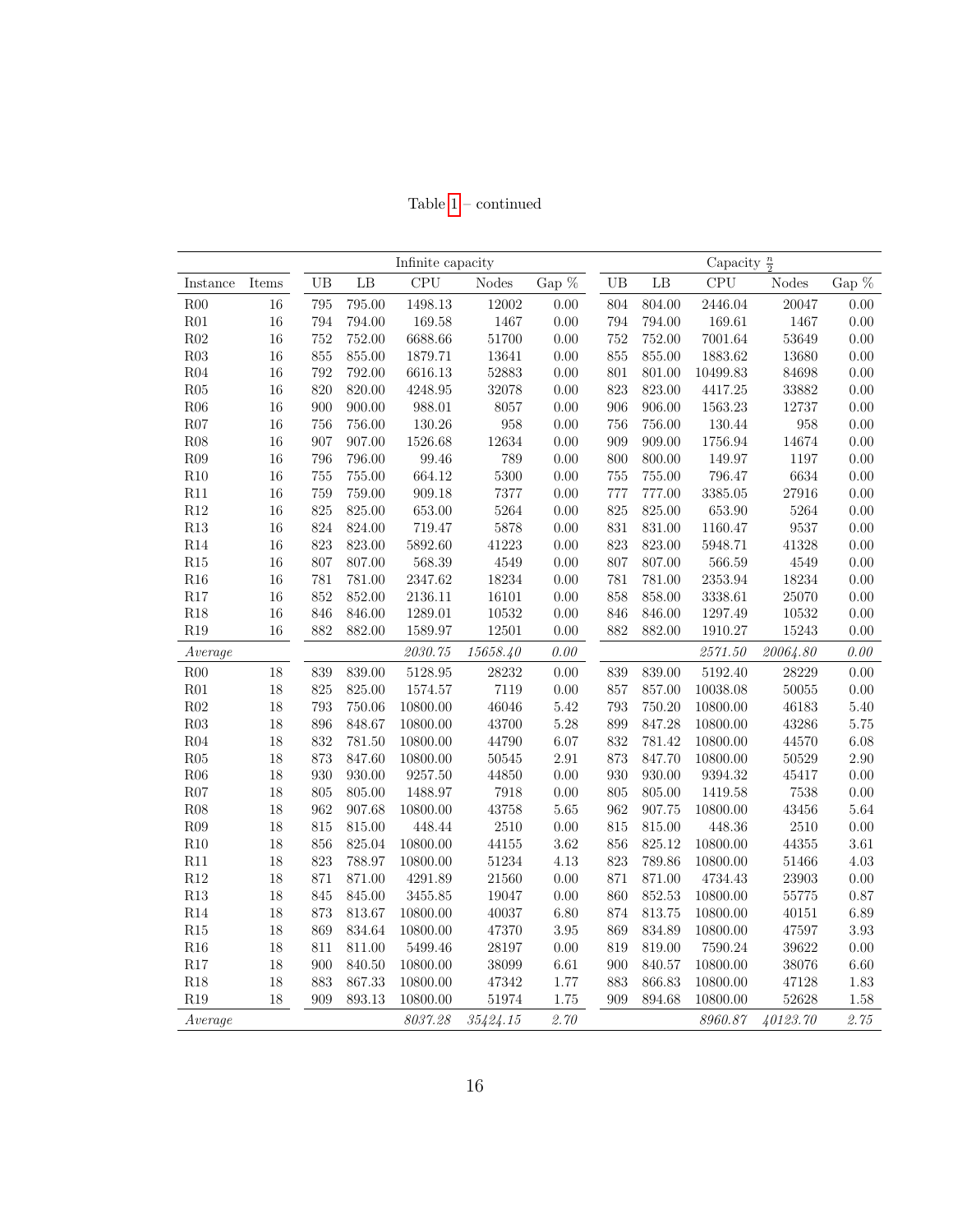As the right part of Table [1](#page-14-0) shows, our algorithm outputs an optimal solution for all the instances already solved in the literature. In average, our algorithm is four times faster than the fastest available one which was run on a 3 Ghz Intel Core Duo processor with Cplex 12 [\[19\]](#page-19-2). Moreover, we solve 24 previously unsolved instances: 17 instances with 16 items and 7 instances with 18 items.

The similarity of the left and right parts of Table [1](#page-14-0) suggests that the finiteness of the stack capacity does not deeply modify the problem. Indeed, for the 67 instances which are solved by both algorithms, 37 have the same optima. For the other ones, taking into account the capacity increases the cost of an optimal solution by 0.45% in average and by 3.88% in the worst case. From a computational point of view, all the instances which are solved with infinite capacity are also solved with finite capacity, except one. The exception is instance R13 with 18 items for which the branch-and-cut algorithm with finite capacity obtains a gap of 0.81%. Beside, when the optima are equal for both cases, the CPU time is almost identical. For all instances but R07 with 18 items, taking into account the capacity slightly increases the CPU time. For example, the average CPU time increases by less than 12% for the instances having 18 items.

We mention here that the heuristic of [\[8\]](#page-18-11), used to get upper bounds for our algorithms, actually finds an optimal solution for all the instances with finite capacity we solve. However, running the same algorithms on the instances with 12, 14 and 16 items without using any upper bound does not affect drastically their performances. Indeed, all the instances but one are solved within the time limit. Moreover, the CPU time remains of the same order of magnitude for both algorithms.

These experimental results show that, with our approach, the finiteness of the capacity is not the major computational difficulty.

#### 7. Concluding Remarks

In this paper, we develop a branch-and-cut algorithm based on polyhedral results for the double TSP with multiple stacks. From a computational point of view, we solve many instances that were previously unsolved. Our approach, which mainly focuses on the consistency of Hamiltonian circuits when the stack capacity is infinite, is validated by the experimental results. Moreover, we think that our approach is promising to solve bigger instances,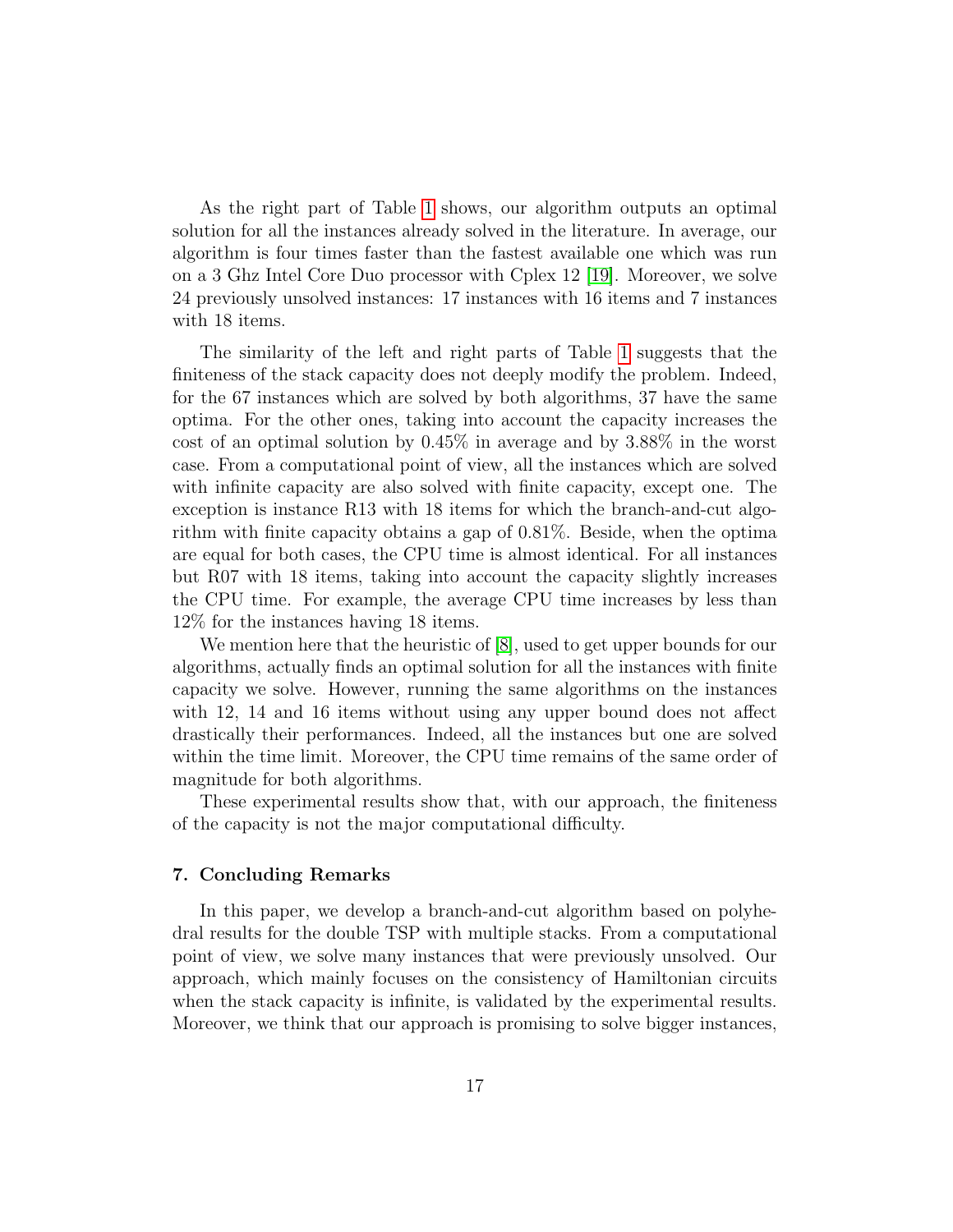as the results show that the finiteness of the capacity is not the major computational difficulty and our branch-and-cut tree suffers from no combinatorial explosion. A possible direction to improve our algorithm is to strengthen our formulation by studying the facial structure of the PATSP polytope, thanks to Theorem [3.2.](#page-6-0)

## Acknowledgement

We thank Martínez et al. [\[19\]](#page-19-2), Côté et al. [\[8\]](#page-18-11) and Casazza et al. [\[5\]](#page-17-1) for kindly sharing their code with us.

## References

- <span id="page-17-5"></span>[1] Balas, E., Fischetti, M., 2007. Polyhedral theory for the asymmetric traveling salesman problem. In: Gutin, G., Punnen, A. P. (Eds.), The Traveling Salesman Problem and Its Variations. No. 12 in Combinatorial Optimization. Springer US, pp. 117–168.
- <span id="page-17-0"></span>[2] Bonomo, F., Mattia, S., Oriolo, G., 2011. Bounded coloring of cocomparability graphs and the pickup and delivery tour combination problem. Theoretical Computer Science 412 (45), 6261–6268.
- <span id="page-17-3"></span>[3] Borne, S., Grappe, R., Lacroix, M., 2012. The uncapacitated asymmetric traveling salesman problem with multiple stacks. In: Mahjoub, A. R., Markakis, V., Milis, I., Paschos, V. T. (Eds.), Combinatorial Optimization. No. 7422 in Lecture Notes in Computer Science. Springer Berlin Heidelberg, pp. 105–116.
- <span id="page-17-2"></span>[4] Carrabs, F., Cerulli, R., Speranza, M. G., 2013. A branch-and-bound algorithm for the double travelling salesman problem with two stacks. Networks 61 (1), 58–75.
- <span id="page-17-1"></span>[5] Casazza, M., Ceselli, A., Nunkesser, M., 2012. Efficient algorithms for the double traveling salesman problem with multiple stacks. Computers & Operations Research 39 (5), 1044–1053.
- <span id="page-17-4"></span>[6] COIN-OR project, 2013. LEMON–Library for Efficient Modeling and Optimization in Networks.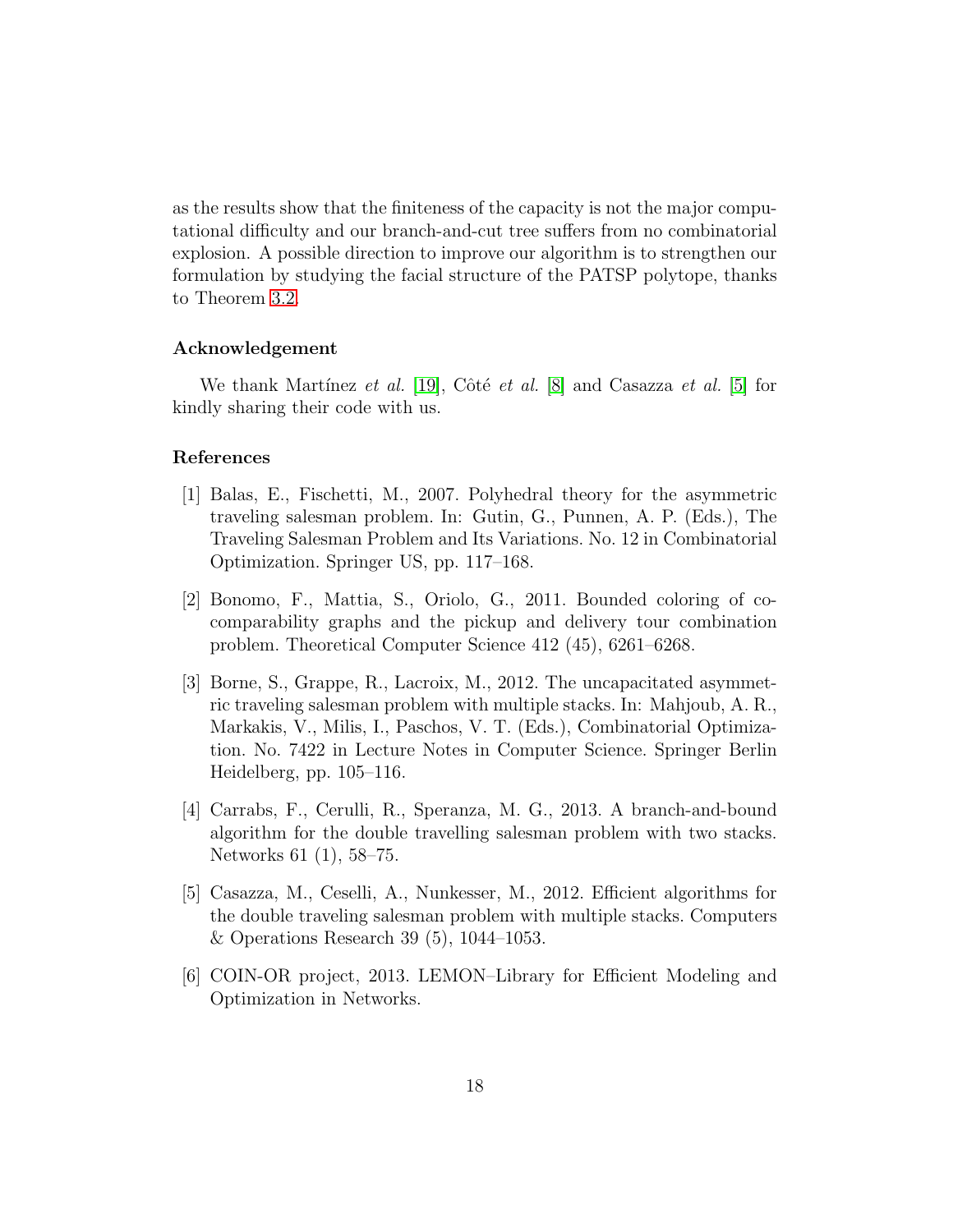- <span id="page-18-2"></span>[7] Côté, J.-F., Archetti, C., Speranza, M. G., Gendreau, M., Potvin, J.-Y., 2012. A branch-and-cut algorithm for the pickup and delivery traveling salesman problem with multiple stacks. Networks 60 (4), 212–226.
- <span id="page-18-11"></span>[8] Côté, J.-F., Gendreau, M., Potvin, J.-Y., 2012. Large neighborhood search for the pickup and delivery traveling salesman problem with multiple stacks. Networks 60 (1), 19–30.
- <span id="page-18-7"></span>[9] Dantzig, G., Fulkerson, R., Johnson, S., Nov. 1954. Solution of a Large-Scale Traveling-Salesman Problem. Journal of the Operations Research Society of America 2 (4), 393–410.
- <span id="page-18-4"></span>[10] Fiorini, S., Massar, S., Pokutta, S., Tiwary, H. R., Wolf, R. D., 2015. Exponential Lower Bounds for Polytopes in Combinatorial Optimization. J. ACM 62 (2), 17:1–17:23.
- <span id="page-18-5"></span>[11] Gouveia, L., Pesneau, P., 2006. On extended formulations for the precedence constrained asymmetric traveling salesman problem. Networks 48 (2), 77–89.
- <span id="page-18-6"></span>[12] Gouveia, L., Pires, J. M., 2001. The asymmetric travelling salesman problem: on generalizations of disaggregated Miller–Tucker–Zemlin constraints. Discrete Applied Mathematics 112 (1–3), 129–145.
- <span id="page-18-3"></span>[13] Grötschel, M., Jünger, M., 1985. Facets of the linear ordering polytope. Mathematical Programming 33 (1), 43–60.
- <span id="page-18-9"></span>[14] Grötschel, M., Lovász, L., Schrijver, A., 1988. Geometric algorithms and combinatorial optimization. Algorithms and combinatorics. Springer-Verlag.
- <span id="page-18-8"></span>[15] Hao, J. X., Orlin, J. B., 1994. A faster algorithm for finding the minimum cut in a directed graph. Journal of Algorithms 17 (3), 424–446.
- <span id="page-18-10"></span>[16] IBM, 2012. IBM ILOG CPLEX Optimization Studio 12.5.
- <span id="page-18-0"></span>[17] Lusby, R. M., Larsen, J., 2011. Improved exact method for the double TSP with multiple stacks. Networks 58 (4), 290–300.
- <span id="page-18-1"></span>[18] Lusby, R. M., Larsen, J., Ehrgott, M., Ryan, D., 2010. An exact method for the double TSP with multiple stacks. International Transactions in Operational Research 17 (5), 637–652.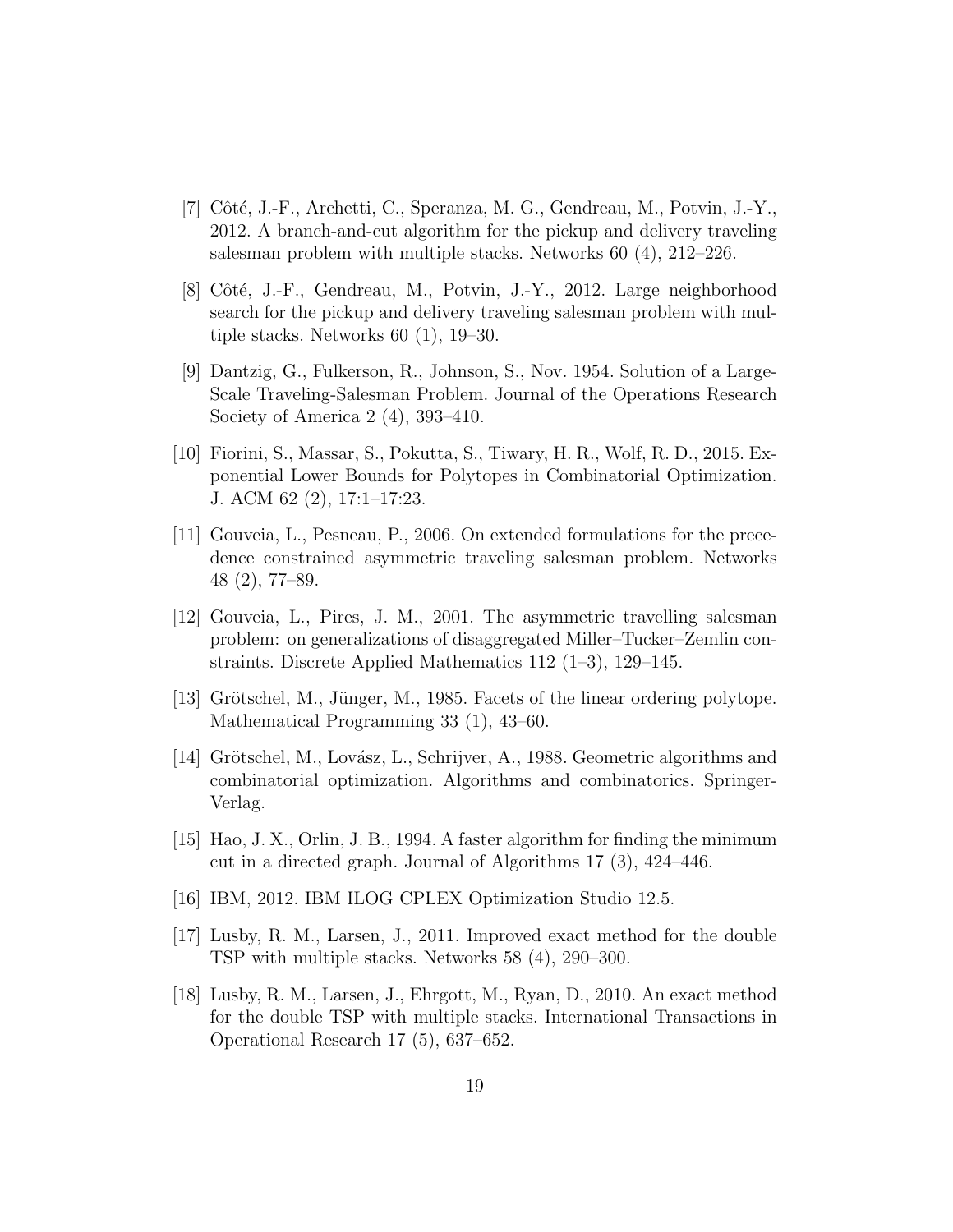- <span id="page-19-2"></span>[19] Mart´ınez, M. A. A., Cordeau, J.-F., Dell'Amico, M., Iori, M., 2013. A branch-and-cut algorithm for the double traveling salesman problem with multiple stacks. INFORMS Journal on Computing 25 (1), 41–55.
- <span id="page-19-7"></span>[20] Mitchell, J. E., 2002. Branch-and-cut algorithms for combinatorial optimization problems. Oxford University Press.
- <span id="page-19-3"></span>[21] Petersen, H. L., Archetti, C., Speranza, M. G., 2010. Exact solutions to the double travelling salesman problem with multiple stacks. Networks 56 (4), 229–243.
- <span id="page-19-0"></span>[22] Petersen, H. L., Madsen, O. B. G., 2009. The double travelling salesman problem with multiple stacks – formulation and heuristic solution approaches. European Journal of Operational Research 198 (1), 139–147.
- <span id="page-19-4"></span>[23] Roberti, R., Toth, P., 2012. Models and algorithms for the asymmetric traveling salesman problem: an experimental comparison. EURO Journal on Transportation and Logistics 1 (1-2), 113–133.
- <span id="page-19-5"></span>[24] Sarin, S. C., Sherali, H. D., Bhootra, A., 2005. New tighter polynomial length formulations for the asymmetric traveling salesman problem with and without precedence constraints. Operations Research Letters 33 (1), 62–70.
- <span id="page-19-6"></span>[25] Sassano, A., 1989. On the facial structure of the set covering polytope. Mathematical Programming 44 (1-3), 181–202.
- <span id="page-19-1"></span>[26] Toulouse, S., Wolfler Calvo, R., 2009. On the complexity of the multiple stack tsp, kstsp. In: Proceedings of the 6th Annual Conference on Theory and Applications of Models of Computation. TAMC '09. Springer-Verlag, Berlin, Heidelberg, pp. 360–369.

## Appendix

*Proof of Proposition [3.1.](#page-6-1)* The points of  $PATSP_n$  satisfy the equalities [\(1\)](#page-4-0)-[\(3\)](#page-4-4). The rank of the matrix of equalities [\(1\)](#page-4-0)-(3) being  $\binom{n}{2} + 2n + 1 =$  $\frac{n^2+3n+2}{2}$  (soo e.g. [1, 13]) and the number of variables being  $\frac{3n+2}{2}$  (see *e.g.*, [\[1,](#page-17-5) [13\]](#page-18-3)), and the number of variables being  $2n^2$ , we get  $d_n \leq \frac{3n^2 - 3n - 2}{2}$  $\frac{23n-2}{2}$ . To prove the result, it is enough to find  $\frac{3n^2-3n-2}{2}+1$  affinely independent points of  $PATSP_n$ , for every n.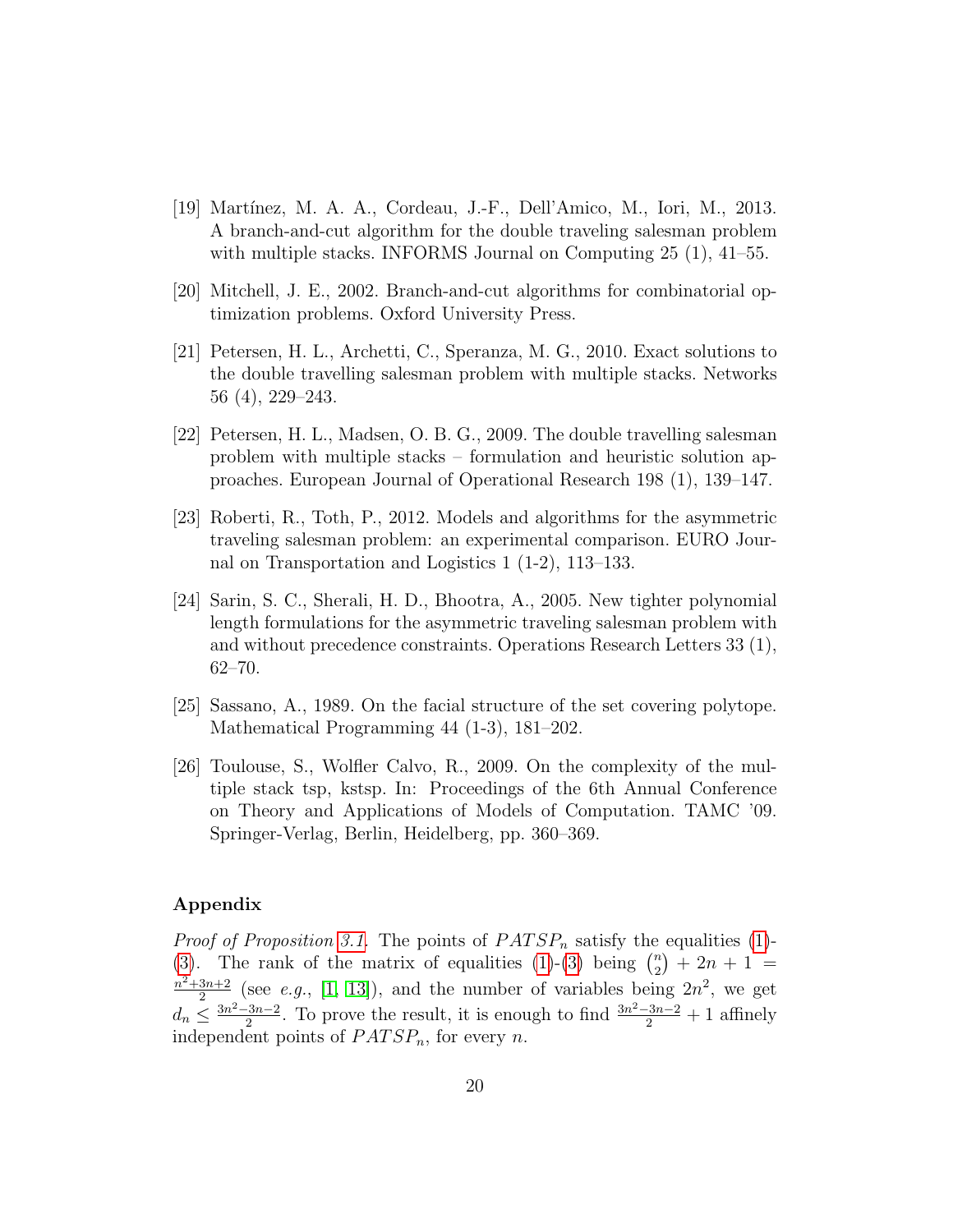We proceed by induction. One can check by enumeration that the result holds for  $n = 5$ . Let us define for every  $n \geq 5$ ,  $k_n = \frac{3n^2 - 3n - 2}{2}$  $\frac{2^{3n-2}}{2}$  and, assuming that the proposition holds for  $PATSP_n$ , let us prove that it also does for  $PATSP_{n+1}$ .

By the inductive hypothesis, there exist  $C_1, \ldots, C_{k_n+1}$  affinely independent Hamiltonian circuits of  $G_n$ . By inserting  $n+1$  at the end of each  $C_i$ , we get a set of  $k_n + 1$  affinely independent Hamiltonian circuits of  $G_{n+1}$ . Since  $k_{n+1} - k_n = 3n$ , it suffices to complete this set with  $3n$  new Hamiltonian circuits of  $G_n$ , maintaining the affine independence. The circuits are added in an iterative fashion. We indicate by  $C_{(i,j)}$  a circuit that contains the arc  $(i, j)$  not belonging to any of the circuits added in the previous iterations; similarly,  $C^*_{(i,j)}$  indicates a circuit where i precedes j for the first time until the given iteration. Then, by construction, adding the  $2n + 1$  circuits below, in the order they are presented, preserves the affine independence:

$$
C_{(n,0)} = 0, 2, \dots, n-1, n+1, 1, n, 0
$$
  
\n
$$
C_{(n+1,2)}^* = 0, 3 \dots, n-1, n+1, 1, 2, n, 0
$$
  
\n
$$
C_{(n+1,i)}^* = 0, 2 \dots, i-1, i+1, \dots, n-1, n+1, 1, i, n, 0 \text{ for } i = 3, \dots, n-2
$$
  
\n
$$
C_{(n+1,n-1)}^* = 0, 2 \dots, n-2, n+1, 1, n-1, n, 0
$$
  
\n
$$
C_{(n+1,i)} = 0, 1, \dots, i-1, n+1, i, \dots, n, 0
$$
  
\n
$$
C_{(0,n+1)} = 0, n+1, 1, 2, \dots, n, 0
$$
  
\n
$$
C_{(2,0)} = 0, 1, 3, \dots, n-1, n+1, n, 2, 0
$$
  
\n
$$
\tilde{C}_1 = 0, 1, 3, \dots, n, n+1, 2, 0
$$

Adding  $\tilde{C}_1$  maintains the affine independence since every previous circuit C such that  $\gamma_{n(n+1)}^C = 1$  also verifies  $\chi_{(n+1)0}^C = 1$ . Hence,  $\tilde{C}_1$  cannot be obtained as an affine combination of the previous circuits. Finally, we add the following  $n-1$  circuits:

$$
C_{(1,0)} = 0, 2, ..., n + 1, 1, 0
$$
  
\n
$$
C_{(i,0)} = 0, i + 1, ..., n + 1, 1, ..., i, 0
$$
 for  $i = 3, ..., n - 1$   
\n
$$
\tilde{C}_2 = 0, 2, ..., n - 1, n + 1, n, 1, 0
$$

Adding  $\tilde{C}_2$  preserves the affine independence since every previous circuit  $C$ such that  $\gamma_{(n+1)1}^C = 1$  also verifies  $\chi_{(n+1)1}^C = 1$ . The whole family of circuits above forms an affinely independent set, and this concludes the proof.  $\Box$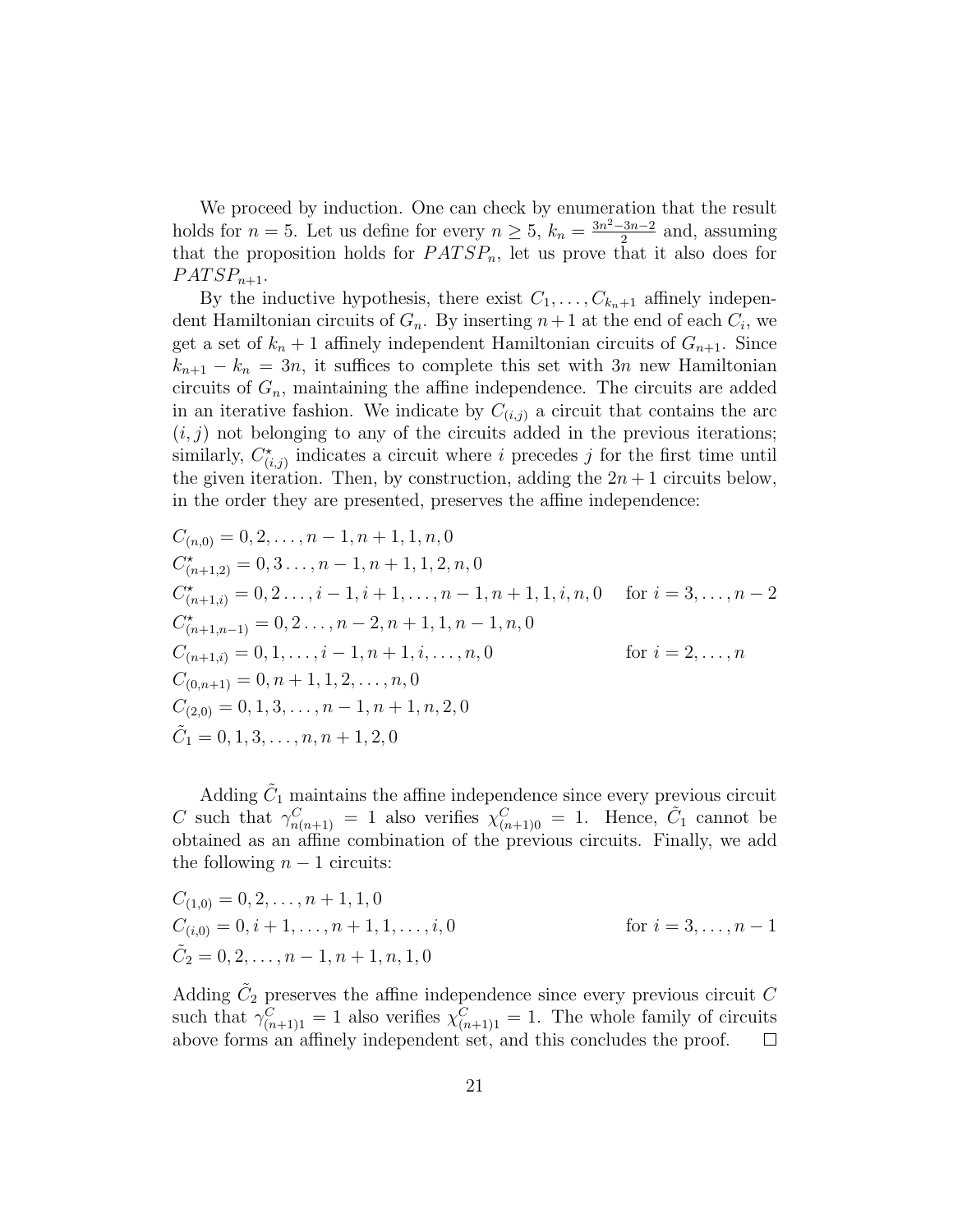<span id="page-21-0"></span>Lemma A.1. The set of Hamiltonian circuits that are s-consistent with a fixed Hamiltonian circuit of  $G_n$  has dimension  $d_n$  for  $n \geq 4$  and  $s \geq 3$  and dimension  $d_n - 3$  for  $n \geq 5$  and  $s = 2$ .

*Proof.* Let us fix a Hamiltonian circuit of  $G_n$ . We can assume that this circuit is  $C^n = 0, n, \ldots, 1, 0$ , as otherwise we can relabel the vertices. Let us call  $\mathcal{C}^{n,s}$  the set of Hamiltonian circuits that are s-consistent with  $C^n$ . We split the proof into two cases.

Case  $s > 3$ . The case  $n = 4$  can be checked by enumeration, showing that  $\dim(\mathcal{C}^{4,3}) = 17$ . This implies  $\dim(\mathcal{C}^{4,s}) = 17$  for every  $s \geq 3$ . Then we can apply induction, observing that the circuits constructed in the proof of Proposition [3.1](#page-6-1) are *s*-consistent with  $C^{n+1}$  when  $s \geq 3$ .

Case  $s = 2$ . Note that in the case with two stacks and  $n \geq 5$ , the following three equalities are valid for the set  $\mathcal{C}^{n,2}$  by Proposition [2.2:](#page-5-1)

<span id="page-21-3"></span><span id="page-21-1"></span>
$$
x_{02} = y_{21} \tag{25}
$$

$$
x_{(n-1)0} = y_{n(n-1)} \tag{26}
$$

<span id="page-21-2"></span>
$$
x_{n1} = y_{n1} \tag{27}
$$

In addition, the equations [\(25\)](#page-21-1)-[\(27\)](#page-21-2) are easily seen to be linearly independent. Therefore, adding [\(25\)](#page-21-1)-[\(27\)](#page-21-2) to equations [\(1\)](#page-4-0)-[\(3\)](#page-4-4) we get  $\dim(\mathcal{C}^{n,2}) \leq d_n - 3$ .

Let  $n \geq 5$  and let us prove by induction that  $\dim(\mathcal{C}^{n,2}) = d_n - 3$ . The base case  $n = 5$  can be checked by enumeration. Assuming that the result holds for  $\mathcal{C}^{n,2}$ , let us prove it also for  $\mathcal{C}^{n+1,2}$ . By the inductive hypothesis, there exist  $C_1, \ldots, C_{d_n-2}$  affinely independent Hamiltonian circuits of  $G_n$ that are 2-consistent with  $C<sup>n</sup>$ . By inserting  $n + 1$  at the end of each  $C<sub>i</sub>$ we get a set C of  $d_n - 2$  independent Hamiltonian circuits of  $G_{n+1}$  that are 2-consistent with  $C^{n+1}$ . For later convenience, let us partition C in the two sets  $C_1 = \{C \in \mathcal{C} : \chi^C_{(n-1)(n+1)} = 1\}$  and  $C_2 = \mathcal{C} \setminus C_1$ .

Observe that if  $C \in \mathcal{C}_2$ , by [\(3\)](#page-4-4) and [\(26\)](#page-21-3) it follows that  $\gamma_{(n-1)n}^C = 1$ . As in the proof of Proposition [3.1,](#page-6-1) it suffices to complete  $\mathcal C$  with  $3n$  affinely independent circuits that are 2-consistent with  $C^{n+1}$ . For these new circuits, we use the notation from the proof of Proposition [3.1.](#page-6-1) By construction, the affine independence is ensured when the two circuits below are added in the following order:

 $C_{(n,0)} := 0, 2, \ldots, n-1, n+1, 1, n, 0$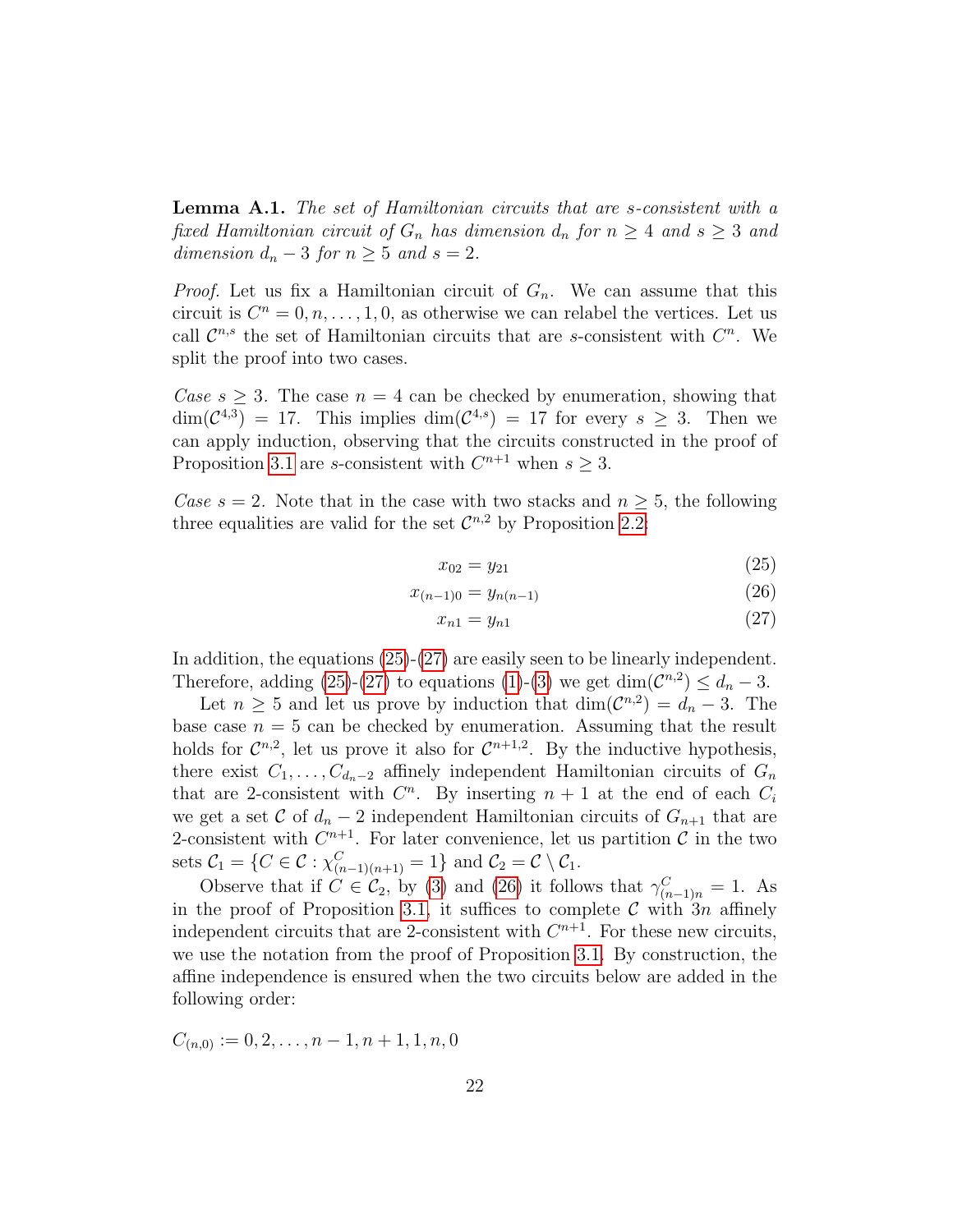$C_{(n+1,n)} = 0, 1, \ldots, n-1, n+1, n, 0$ 

Next, we add the circuit:

 $\tilde{C}_1 = 0, 2, \ldots, n - 1, 1, n + 1, n, 0$ 

**Claim A.2.** The set  $\mathcal{C} \cup \{C_{(n,0)}, C_{(n+1,n)}, \tilde{C}_1\}$  is a set of affinely independent circuits.

*Proof.* By contradiction, we may assume that  $\tilde{C}_1$  is a combination of the circuits in  $\mathcal{C} \cup \{C_{(n,0)}, C_{(n+1,n)}\}$ . We indicate with  $\lambda^C$  the coefficient of the circuit  $C$  in such a combination. Since there is a direct arc from  $n$  to 0 only in  $C_{(n,0)}$ ,  $C_{(n+1,n)}$  and  $\tilde{C}_1$ , and a direct arc from  $n+1$  to n only in  $C_{(n+1,n)}$  and  $\tilde{C}_1$ , we get that  $\lambda^{C_{(n,0)}} = 0$  and  $\lambda^{C_{(n+1,n)}} = 1$ . In addition  $\chi_{(n-1)(n+1)}^{\tilde{C}_1} = 0$ , then  $\sum_{C \in \mathcal{C}_1} \lambda^C = -1$ . Similarly, as  $\chi_{(n+1)0}^{\tilde{C}_1} = 0$ , we have also that  $\sum_{C \in \mathcal{C}_1} \lambda^C + \sum_{C \in \mathcal{C}_2} \lambda^C = 0$ , i.e.,  $\sum_{C \in \mathcal{C}_2} \lambda^C = 1$ . But this would imply  $\gamma_{(n-1)n}^{\tilde{C}_1} = 2$  — a contradiction.  $\Box$ 

Subsequently, we iteratively add the following  $2n - 2$  circuits:

$$
C_{(n+1,2)}^* = 0, 3..., n-1, n+1, 1, 2, n, 0
$$
  
\n
$$
C_{(n+1,i)}^* = 0, 2..., i-1, i+1,..., n-1, n+1, 1, i, n, 0 \text{ for } i = 3,..., n-2
$$
  
\n
$$
C_{(n+1,n-1)}^* = 0, 2..., n-2, n+1, 1, n-1, n, 0
$$
  
\n
$$
C_{(n+1,i)} = 0, 1,..., i-1, n+1, i, i+1,..., n, 0 \text{ for } i = 2,..., n-1
$$
  
\n
$$
C_{(0,n+1)} = 0, n+1, 1, 2,..., n, 0
$$
  
\n
$$
C_{(2,0)} = 0, 1, 3,..., n, n+1, 2, 0
$$

By construction, the resulting set contains only affinely independent circuits. The next circuit we add is:

$$
\tilde{C}_2 = 0, 3, \ldots, n, n + 1, 1, 2, 0
$$

The circuit  $\tilde{C}_2$  is independent of the previous ones because  $\gamma_{n1}^{\tilde{C}_2} = 1$  and  $\chi_{n1}^{\tilde{C}_2}=0$ , whereas each circuit C added in the previous steps such that  $\gamma_{n1}^C=1$ belongs to  $\mathcal{C}$ , and also verifies  $\chi_{n1}^C = 1$ , because of [\(27\)](#page-21-2). Finally, the last  $n-2$ circuits we add are the following ones:

 $C_{(1,0)} = 0, 2, \ldots, n+1, 1, 0$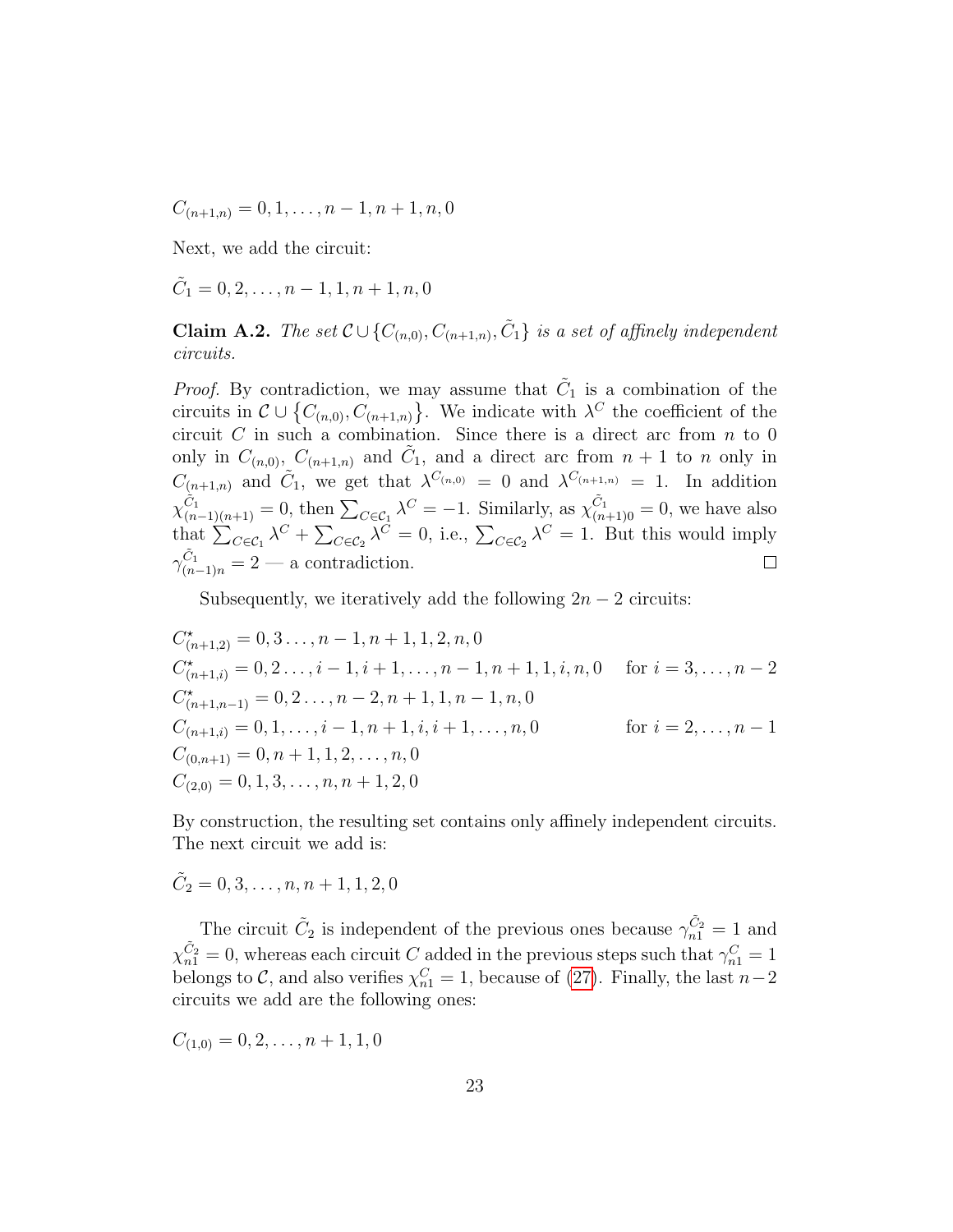$$
C_{(i,0)} = 0, i+1, \dots, n+1, 1, \dots, i, 0
$$
 for  $i = 3, 4, \dots, n-1$ 

whose independence again follows by construction. The  $3n$  circuits above are 2-consistent with  $C^{n+1}$ , and this concludes the proof.  $\Box$ 

## <span id="page-23-0"></span>**Proposition A.3.** For  $n \geq 5$  and  $s \geq 2$ , we have dim(DTSPMS<sub>n,s</sub>) =  $2d_n$ .

*Proof.* Given the inclusions  $DTSPMS_{n,2} \subseteq DTSPMS_{n,s} \subseteq PATSP_n \times P$  $PATSP_n$ , it is enough to prove the result for  $s = 2$ .

For  $n \geq 5$ , let  $P_1, \ldots, P_{d_n+1}$  be affinely independent Hamiltonian circuits of  $G_n$ . From Lemma [A.1](#page-21-0) there exist  $D_1, \ldots, D_{d_n-2}$  affinely independent Hamiltonian circuits such that  $V_i = (P_1, D_i)$  are pairs of 2-consistent Hamiltonian circuits. By relabeling the vertices, we can assume that  $P_1$  =  $0, n, \ldots, 1, 0$ . Under this assumption, every  $D_i$  satisfies [\(25\)](#page-21-1)-[\(27\)](#page-21-2). Given  $P_j$ , for some  $1 < j \leq d_n + 1$ , we will now construct  $\tilde{D}_j$  satisfying [\(25\)](#page-21-1)-[\(27\)](#page-21-2) such that  $V_{d_n-3+j} = (P_j, \tilde{D}_j)$  is a pair of 2-consistent Hamiltonian circuits. From the affine independence of the  $P_j$  for  $j = 1, \ldots, n$ , it will follow that the characteristic points of the pairs  $V_1, \ldots, V_{2d_n-2}$ , taken in the order given by the subscripts, will be affinely independent.

Roughly speaking,  $\tilde{D}_j$  is obtained by perturbing  $\overleftrightarrow{P}_j$  in such a way that equations [\(25\)](#page-21-1)-[\(27\)](#page-21-2) are satisfied; we exploit the observation that  $(P_j, P_j)$  is a pair of 2-consistent Hamiltonian circuits to find a perturbation such that also the new pair  $(P_j, \tilde{D}_j)$  of circuits is 2-consistent.

In detail, if  $2 \prec_{\overline{F}_j} n$ , then  $\tilde{D}_j$  is obtained from  $\overline{P}_j$  by putting 2 at its beginning and *n* at its end. Note that  $(P_j, \tilde{D}_j)$  is a solution to the double TSP with two stacks and  $\tilde{D}_j$  verifies [\(25\)](#page-21-1)-[\(27\)](#page-21-2). Therefore, assume  $n \prec_{\tilde{P}_j} 2$ . If also  $1 \prec_{\overline{P}_j} 2$ , then  $\tilde{D}_j$  is obtained from  $\overline{P}_j$  by moving *n* in its last position. Even in this case,  $\tilde{D}_j$  is 2-consistent with  $P_j$  and verifies [\(25\)](#page-21-1)-[\(27\)](#page-21-2).

Now, let  $n \prec_{\overline{P}_j} 2 \prec_{\overline{P}_j} 1$ . Suppose  $\overline{P}_j = 0, X_1, n, X_2, n-1, X_3, 2, X_4, 1, X_5, 0$ where the  $X_i$ 's represent sequences of vertices. Then, a circuit 2-consistent with  $P_j$  and verifying [\(25\)](#page-21-1)-[\(27\)](#page-21-2), is  $\tilde{D}_j = 0, X_1, X_2, n-1, n, 1, X_3, 2, X_4, X_5, 0$ . Lastly, if  $n-1 \prec_{\overline{P_j}} n$  or  $2 \prec_{\overline{P_j}} n-1$ , let  $\overline{P_j} = 0, X_1, X_2, 0$  where  $X_2$  is the part of the circuit starting at node 2. In both cases,  $\tilde{D}_j = 0, X_2, X_1, 0$  is 2-consistent with  $P_j$  and satisfies [\(25\)](#page-21-1)-[\(27\)](#page-21-2).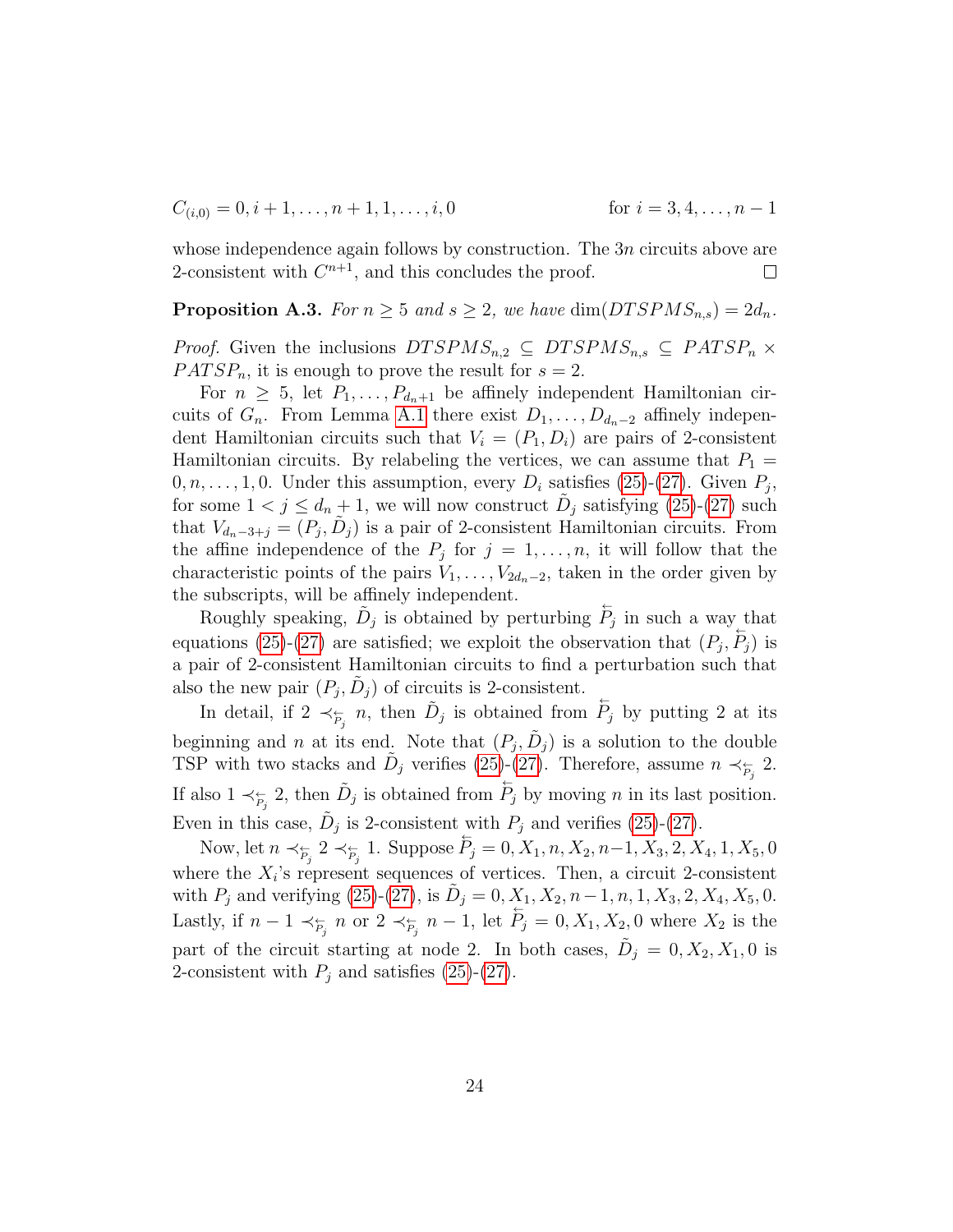To conclude the proof, consider the following three Hamiltonian circuits:<sup>[1](#page-24-0)</sup>

$$
D_1^* = 0, 3, 2, 1, 4, \dots, n - 2, n, n - 1, 0
$$
  
\n
$$
D_2^* = 0, 2, 1, n, n - 1, 3, \dots, n - 2, 0
$$
  
\n
$$
D_3^* = 0, 2, n, 3, 1, 4, \dots, n - 1, 0
$$

Note that the  $D_k^*$  above are well defined because  $n \geq 5$ . Setting  $P_k^* = \overleftarrow{D}_k^*$ , we get that the characteristic points of the pairs  $V_{2d_n-2+k} = (P_k^*, D_k^*)$  are all independent with each other and with the previous points, because  $D_k^*$ only violates the k-th equation of  $(25)-(27)$  $(25)-(27)$  $(25)-(27)$ . The characteristic points of the pairs  $V_1, \ldots, V_{2d_n+1}$  form a family of  $2d_n+1$  affinely independent points of  $D TSPMS_{n,2}$ .  $\Box$ 

*Proof of Theorem [3.2.](#page-6-0)* Let us consider an inequality  $ax + by \geq c$  valid for the PATSP polytope, such that the set  $\mathcal{F}' = \{(x, y) \in PATSP_n : ax + by = c\}$ is a facet of  $PATSP_n$ . Without loss of generality, let us show that  $\mathcal{F} =$  $\{(x^P, y^P, x^D, y^D) \in DTSPMS_{n,s}: ax^P + by^P = c\}$  is a facet of  $DTSPMS_{n,s}$ .

Note that F is a face of  $DTSPMS_{n,s}$ : indeed,  $ax^P + by^P \ge c$  is valid for  $DTSPMS_{n,s}$  because  $DTSPMS_{n,s} \subseteq PATSP_n \times PATSP_n$  and  $ax+by \geq c$  is valid for  $PATSP_n$ . To prove that F is a facet of  $DTSPMS_{n,s}$  we will exhibit  $2d_n$  affinely independent points in F. Since  $DTSPMS_{n,2} \subseteq DTSPMS_{n,s}$  for every  $s \geq 2$ , it is enough to prove the existence of these affinely independent points for  $s = 2$ .

By hypothesis there exist  $P_1, \ldots, P_{d_n}$  affinely independent Hamiltonian circuits belonging to  $\mathcal{F}'$ . In addition, it is not restrictive to assume  $P_1 =$  $0, n, \ldots, 1, 0$ . Under this assumption, and repeating the reasoning used in the proof of Proposition [A.3,](#page-23-0) we can construct Hamiltonian circuits  $D_1, \ldots, D_{d_n-2}$ and  $\tilde{D}_2, \ldots, \tilde{D}_{d_n}$  such that the  $2d_n - 3$  pairs of circuits

$$
(P_1, D_1), \ldots, (P_1, D_{d_n-2}), (P_2, \tilde{D}_2), \ldots, (P_{d_n}, \tilde{D}_{d_n})
$$
\n(28)

are 2-consistent, and their characteristic points form an affine independent set of  $\mathcal F$  and verify:

<span id="page-24-3"></span><span id="page-24-2"></span><span id="page-24-1"></span>
$$
x_{02}^D = y_{21}^D \tag{29}
$$

$$
x_{(n-1)0}^D = y_{n(n-1)}^D \tag{30}
$$

<span id="page-24-0"></span><sup>1</sup>In the case  $n = 5$ , we set  $D_1^* = 0, 3, 2, 1, 5, 4, 0$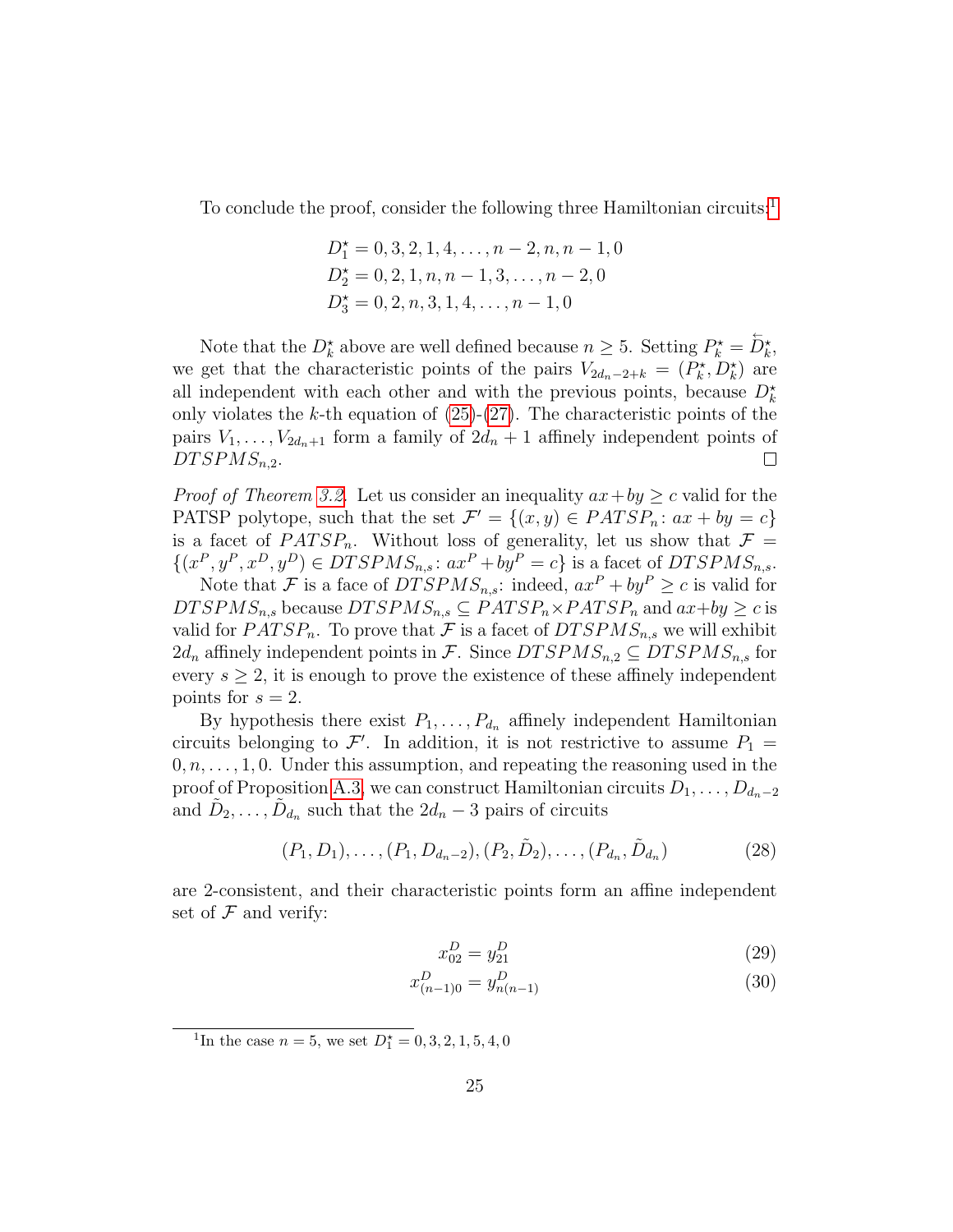<span id="page-25-0"></span>
$$
x_{n1}^D = y_{n1}^D \tag{31}
$$

Now, assume that  $ax^P + by^P \ge c$  coincides with the inequality  $x_{01}^P \ge 0$ . In this case, the Theorem holds, since we can complete the set in [\(28\)](#page-24-1) to an affine base of  $\mathcal F$  by adding the pairs of Hamiltonian circuits  $(P_k^*, D_k^*)$ as constructed in the proof of Proposition [A.3.](#page-23-0) Indeed, their characteristic points satisfy  $x_{01}^P = 0$  and the affine independence of the resulting set is seen as in Proposition [A.3.](#page-23-0) The same also applies if  $ax^P + by^P \ge c$  coincides with  $x_{(n-1)0}^P \geq 0$  or with  $x_{n0}^P \geq 0$ .

 $\tilde{\omega}$ 

Therefore, assume that  $ax^P + by^P \ge c$  does not coincide with any of the inequalities  $x_{01}^P \ge 0$ ,  $x_{(n-1)0}^P \ge 0$ ,  $x_{n0}^P \ge 0$ .

By hypothesis, there exists a circuit  $P_1^* \in \mathcal{F}'$  such that  $\chi_{01}^{P_1^*} = 1$ . In other words,  $P_1^* = 0, 1, X_1, 2, X_2, 0$  for some sequences of vertices  $X_1$  and  $X_2$  We first assume that  $X_2 \neq \{n\}$ . Then if  $X_2 \neq \emptyset$ , we define  $D_1^* =$  $0, \overline{X}'_2, 2, \overline{X}'_1, 1, n, 0$ , where  $X'_1$  and  $X'_2$  are respectively obtained from  $X_1$  and  $X_2$  by removing n. If  $X_2 = \emptyset$ , then  $P_1^* = 0, 1, X_3, n, X_4, 2, 0$  for some sequences  $X_3$  and  $X_4$ . In this case, when  $X_4 = \emptyset$  we define  $D_1^* = 0, r, 2, \overline{X}_3, n, 1, 0,$ where  $X_3'$  is obtained from  $X_3$  by removing its last vertex r. Instead, if  $X_4 \neq \emptyset$ , we set  $D_1^* = 0, t, 2, \overleftarrow{X}_4, \overleftarrow{X}_3, n, 1, 0$ , where  $X'_4$  is obtained from  $X_4$  by removing its first vertex t. In each case,  $(P_1^{\star}, D_1^{\star}) \in \mathcal{F}$  (because it is a pair of 2-consistent Hamiltonian circuits) and its characteristic point violates [\(29\)](#page-24-2) (while satisfying [\(30\)](#page-24-3) and [\(31\)](#page-25-0)). As a consequence, it cannot be in the affine subspace generated by the points in [\(28\)](#page-24-1).

Similarly, there exists a Hamiltonian circuit  $P_2^* \in \mathcal{F}'$  such that  $\chi_{(n-1)0}^{P_2^*} = 1$ (possibly  $P_2^* = P_1^*$ ). We distinguish the following two cases, where  $\hat{X}_5, \hat{X}_6, X_7$ denote suitable sequences of vertices:

- <span id="page-25-1"></span>(1)  $P_2^* = 0, X_5, n, X_6, 1, X_7, n - 1, 0$
- <span id="page-25-2"></span>(2)  $P_2^* = 0, X_5, 1, X_6, n, X_7, n - 1, 0$

We define  $D_2^* = 0, 1, n, n - 1, \overleftarrow{X}_7, \overleftarrow{X}_6, \overleftarrow{X}_5, 0$  in case [\(1\)](#page-25-1), whereas in case [\(2\)](#page-25-2),  $D_2^* = 0, n, 1, n-1, \overleftarrow{X}_7, \overleftarrow{X}_6, \overleftarrow{X}_5, 0$ . In both cases,  $(P_2^*, D_2^*) \in \mathcal{F}$  and the affine independence of its characteristic point with the previous ones is given by the fact that it violates only [\(30\)](#page-24-3) while satisfying [\(29\)](#page-24-2) and [\(31\)](#page-25-0).

Finally, let  $P_3^* \in \mathcal{F}'$  be a Hamiltonian circuit such that  $\chi_{n0}^{P_3^*} = 1$  ( $P_3^*$  may coincide with  $P_1^*$ ). Since  $P_3^* = 0, X_{\underline{8}}, 1, X_9, n, 0$  for some sequence of vertices  $X_8$  and  $X_9$ , defining  $D_3^* = 0, n, X_9, X_8, 1, 0$  gives that  $(P_3^*, D_3^*) \in \mathcal{F}$ . In